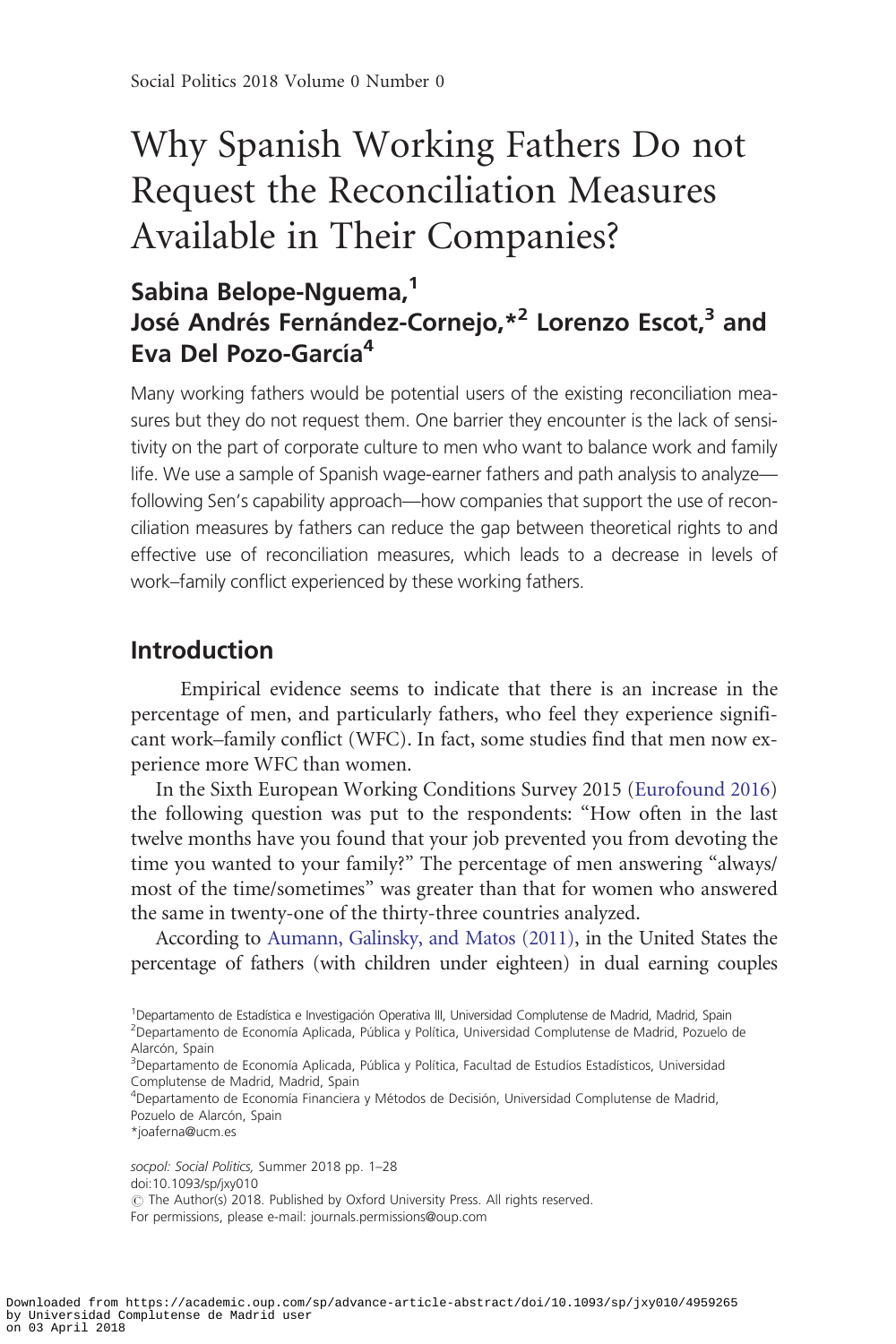reporting WFC was 35 percent in 1977 and 60 percent in 2008; this compares with the case of mothers, where the corresponding numbers were 41 and 47 percent.

On the other hand, in accordance with the sample of fathers and mothers (with children under six) from the region of Madrid (Spain) used in this article, there were more wage-earner fathers (60.1 percent) than wage-earner mothers (48.1 percent) who were strongly or somewhat in agreement with the statement that "the amount of time my job takes up makes it difficult to fulfill family responsibilities."

Why does this greater conflict between work and family occur among male parents?

Nowadays, "being a good father" is not just identified with the need to be a breadwinner but also with the need to be a fully involved father from the beginning in the care and cognitive and affective development of the children. There are rising expectations and norms for men to become carers [\(Adler and](#page-24-0) [Lenz 2017;](#page-24-0) [Aumann, Galinsky, and Matos 2011](#page-24-0); [Kimmel 2017,](#page-26-0) chap. 6). This coincides with the rise of the figure of the "new father" or "superdad" [\(Abril,](#page-24-0) [Jurado-Guerrero, and Monferrer 2015](#page-24-0); [Kaufman 2013\)](#page-26-0).

But the remaining pressure to be an "ideal worker," fully committed to the company, with long and inflexible working days, etc., and simultaneously to be an involved father can give rise to tension which translates into growing WFC [\(Gatrell et al. 2015;](#page-26-0) [Rehel and Baxter 2015\).](#page-27-0)

A question arising in this context is why many fathers with a right (and also an inclination) to make use of reconciliation measures (as a way to reduce this WFC) very rarely request them?

Many fathers who would be potential users of the existing reconciliation measures do not request them because they feel that these measures "are not for them." Here there is a convergence of attitudes (still influenced by traditional gender norms) and the ignorance of many fathers themselves, with the lack of a sensitive corporate culture concerning the adjustment of men to the use of reconciliation measures. As [Burnett et al. \(2013\)](#page-25-0) say, "fathers perceive that while family-friendly policies might in theory be available to parents, they are in practice targeted at working mothers" (see also [Gatrell et al. 2015\)](#page-26-0). This implies that many men are not yet able to publicly identify themselves at the workplace as parents (and request the corresponding family-friendly policies).

This lack of sensitivity on the part of corporate culture with regard to males wishing to balance work and family is a barrier that inhibits the fathers' use of reconciliation measures, and thus creates an agency gap in work–family balance. That is to say, a gap exists between the theoretical right to use these measures and the real ability to do so. The analysis of this agency gap in work–family balance can be dealt with by applying Amartya Sen's capabilities framework ([Drobni](#page-25-0)č and Guillén-Rodríguez 2011; Hobson and Fahlén 2009; [Hobson 2011;](#page-26-0) [Sen 1993](#page-27-0)).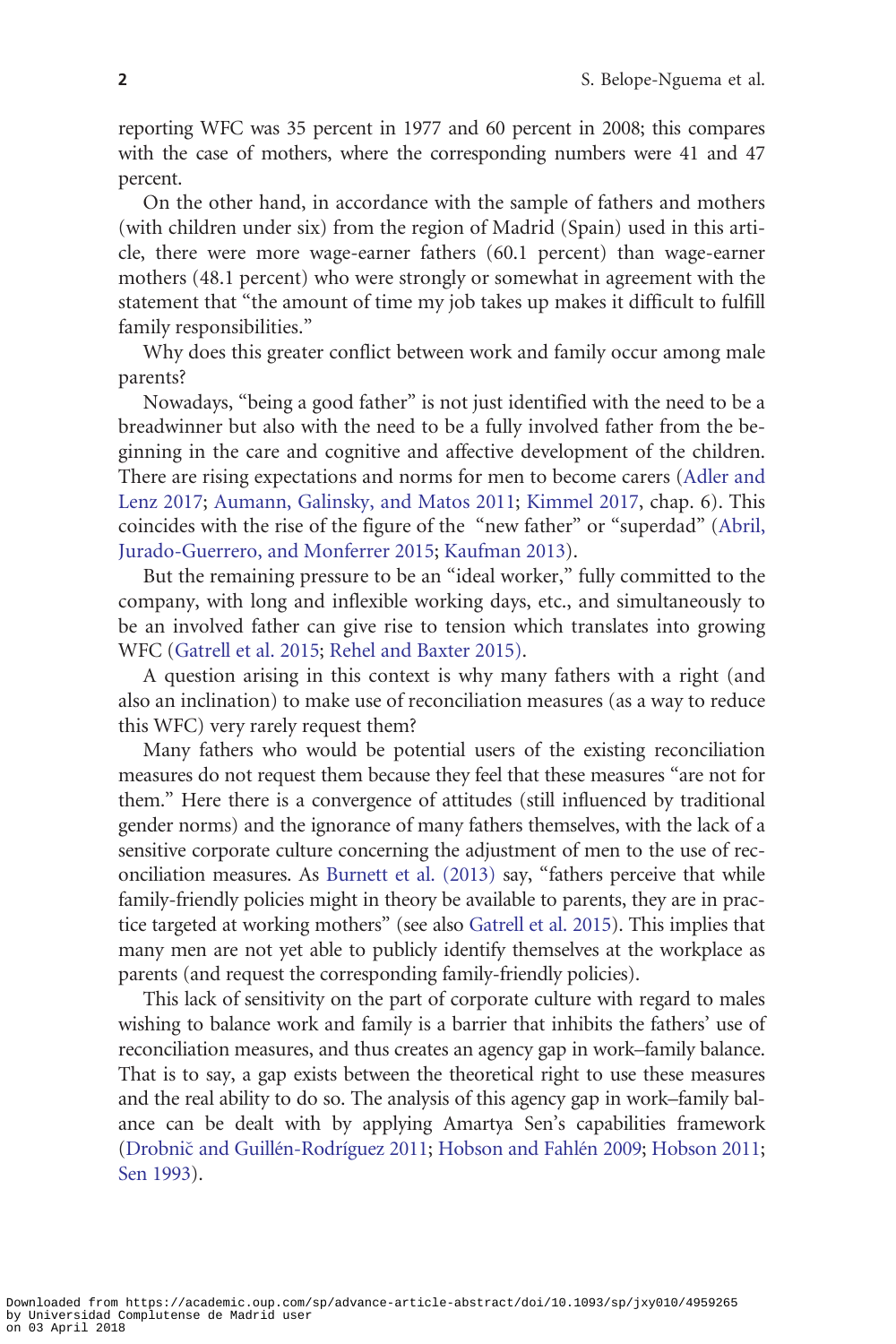Sen's framework of capabilities and agency provides the theoretical space for capturing this growing divide between rising expectations and norms for men to become carers and earners and the economic, social, and normative barriers that they encounter ([Hobson 2011\)](#page-26-0). One of these barriers is a workplace one: the bias against fathers' reconciliation (lack of sensitivity on the part of corporate culture to men who want to balance work and family).

In this article, we are going to use a sample of wage-earning fathers (and their partners) living in the region of Madrid (Spain). Our purpose is to analyze, on the one hand, according to the perceptions of these fathers, to what extent family-friendly companies (or family-supportive organizations) are workplaces with lower bias against father's reconciliation. And, on the other hand, to what extent does lack of firms' sensitivity toward reconciliation of male staff (bias against fathers' reconciliation) acts as a barrier to the use of these measures by men, which creates a gap between theoretical rights and real capacity to use them, which leads to increasing levels of WFC.

## Spanish Context

In Spain, there is a complex labor market characterized by structurally high unemployment rates and important levels of job insecurity. These problems were accentuated during the 2008–2013 economic crisis (regarding the consequences of the economic crisis on changes in work–family arrangements in Spain, see [Dotti 2017](#page-25-0)). During the conduct of the survey (2016) used in this article, the macroeconomic situation was one of gradual economic recovery, but without having reached even the 2007 employment levels ([OECD 2017\)](#page-27-0).

Spain is a Mediterranean Latin country that until the 1970s was a very traditional society with a largely traditional division of household labor, with strong family values, but where, since the end of dictatorship (1975), values and social norms (including gender norms) have been evolving quite quickly toward those existing in the most advanced societies (Fernández-Cornejo [et al. 2016b](#page-25-0); Moreno, Ortega, and Gamero-Burón 2017; [Valiente 2013\)](#page-27-0).

Although attempts have been made to apply good reconciliation policies (especially in large companies), in general, the social and media discourse in favor of work–family balance does not seem to have penetrated sufficiently in society. In Spain, the reconciliation of work and family life is very complicated for most parents (Goñi-Legaz and Ollo-López 2016). Working hours in Spain do not facilitate work–family balance. Lunch is usually taken later than in the rest of the world and the working day is usually extended excessively in the afternoon (perhaps because Spain follows Central European Time but is geographically closer to GMT). These problems combined with a chronic lack of childcare facilities (for children under three) often means that working parents have problems taking care of their children during the week. As the participation of men in domestic and care work is still low, this situation particularly affects working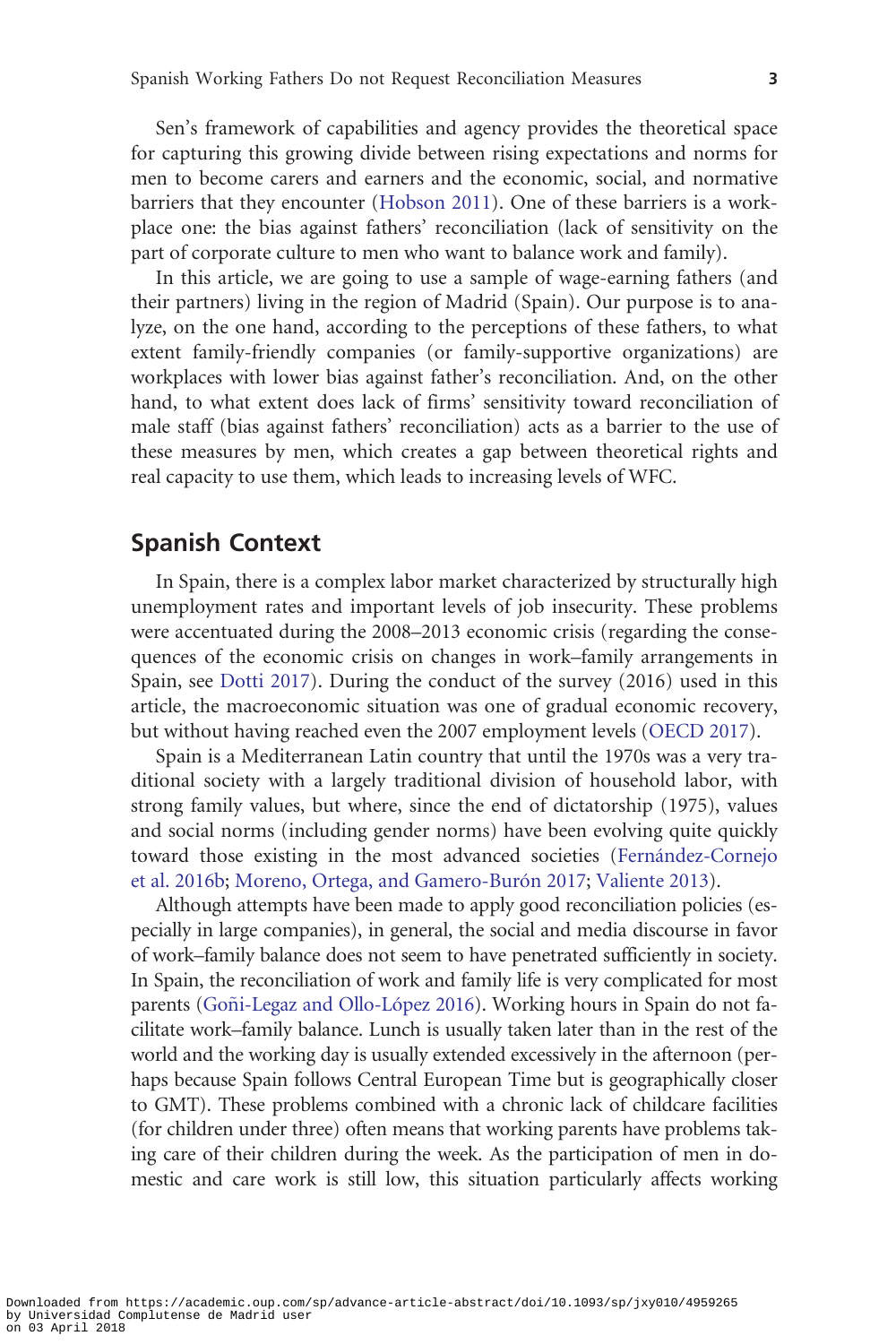mothers. Often the way of making work compatible with childcare is to turn to intergenerational solidarity (help from grandparents, particularly grandmothers) (Pérez-Caramés 2014).

According to Moreno, Ortega, and Gamero-Burón (2017), currently in Spain there is an ambivalent coexistence of two family models—the traditional care model and the dual-earner (care responsibility of both man and woman) family model. This may be consistent with an emerging change in fathers' attitudes toward a more involved fatherhood. In a qualitative study of Spanish fathers, [Abril, Jurado-Guerrero, and Monferrer \(2015\)](#page-24-0) found that approximately one-third of their sample held ideas quite in agreement with new parenting roles; and even the rest of the fathers—who had more adaptive attitudes—held that they wanted to be very involved in the life of their children. In addition, the discourse on gender equality and the public equality policies place more emphasis on the need to advance in the domain of shared responsibility between women and men in domestic and care work.

The Equality Law introduced in 2007 a paternity leave (paid at 100 percent with a ceiling, and nontransferable) of thirteen days. In addition, when becoming fathers, salaried men are entitled to a two-day leave paid by the company. So male employees had in 2016 (the year in which our survey was conducted) fifteen days of leave after having or adopting a child. This is the only leave used by most eligible fathers (Meil, Romero-Balsas, and Rogero-García 2017a). Mothers have a maternity leave of sixteen weeks (paid at 100 percent with a ceiling). The first six weeks are compulsory and the other ten can be transferred to the father. This last option is hardly used (out of a total of 273,032 maternity leaves completed in 2016, only 5,233 were shared with the father). The same applies to the "nursing leave" (two half-hour paid breaks per day until the baby is nine months old or two additional weeks of leave paid by the company) and to the "unpaid leave," which can be used until the child is three years old. Other statutory reconciliation measures, such as the right to reduce working hours for childcare are also used to a very limited extent by fathers.

In January 2017, paternity leave was extended by two more weeks, so that from this date (outside our sampling period) fathers have four weeks. Currently there is debate about the possibility of equating paternity leave with maternity leave, although this is a rather low-profile social demand, compared to other debates and political problems that exist today in Spain.

With regard to the family-friendly measures (FFMs) offered by companies, on the one hand, there is a growing awareness of the need to create a familyfriendly culture; and, on the other, FFMs tend to be more important in large organizations than in small organizations [\(Pasamar and Alegre 2015](#page-27-0)). The most-used FFMs are those related to flexible working arrangements (especially flexible start and finish times). Other forms of flexibility that can be found in some companies are: compressed work week, remote working, teleworking, and shift changes. Some companies have some form of childcare assistance and others have some measures for extending paid family leave.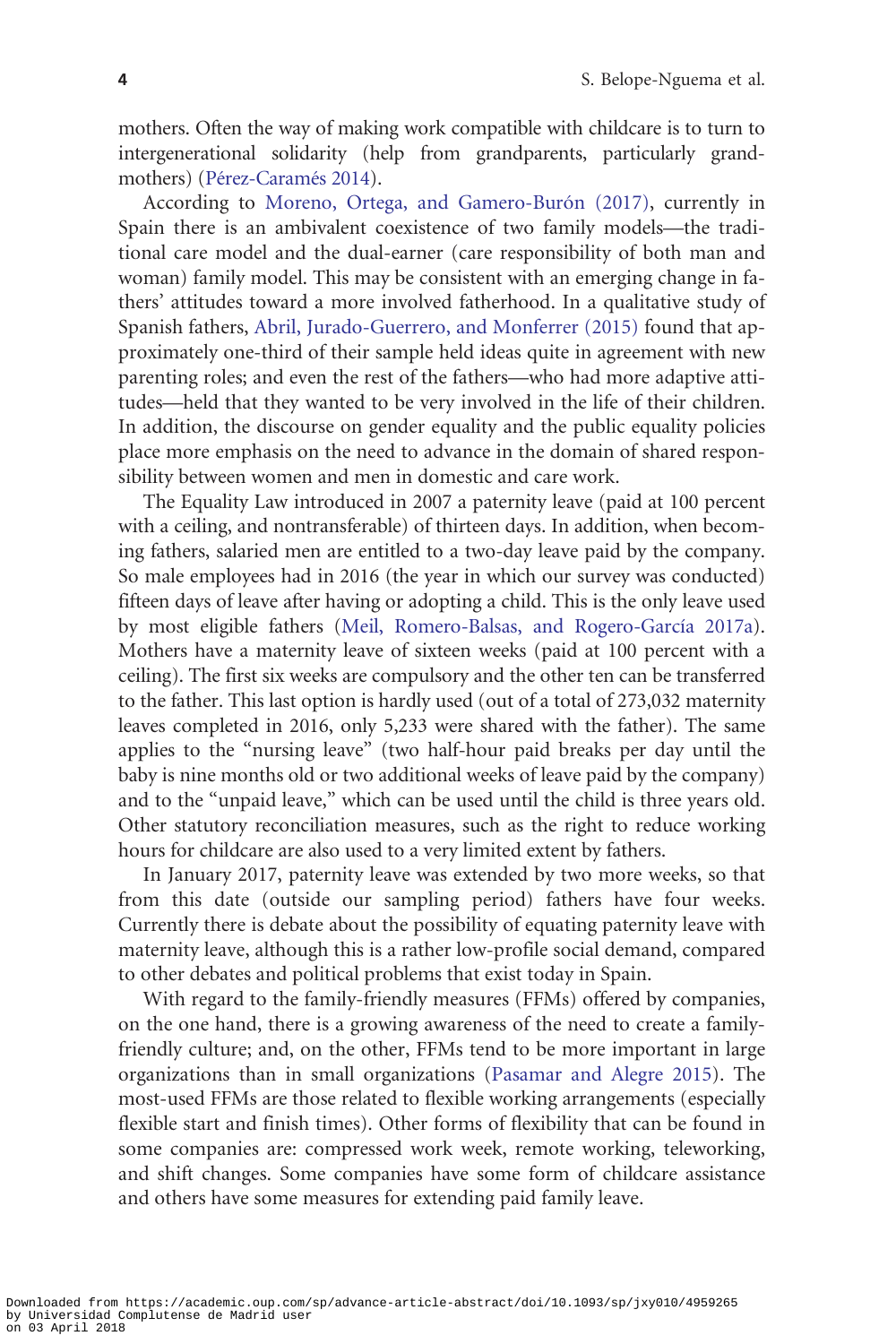These aspects corresponding to the Spanish population, in general, acquire particular importance in the case of our sample of fathers living in the region of Madrid. This sample allows us to have data on a population in which there is a growing number of fathers wanting to be involved in caring, in the context of a labor market that is not sensitive to the parents' reconciliation needs (Conde-Ruíz and Marra 2016), in general, and of the fathers, in particular. That is, we work with a sample where the context might be characterized by a marked gap between expectations and capacity of choice. This is a very interesting situation from the point of view of research, and may be representative of a series of emerging and advanced countries where there is an important gap between some attitudes which are changing rapidly and institutions and business culture that change more slowly. For instance, 63.6 percent of our sample of wage-earning fathers agreed with the statement "there will come a time in the future in which men will use as much as women the measures of reconciliation of family and working life offered by companies." But, in contrast, only 4 percent of them asked for a reduction in working hours after the birth of their last child, while 37.7 percent of mothers asked for this.

## Theoretical Justification and Review of the Literature

#### Work–Family Balance

There is an extensive literature on work–life balance, originating in the late 1960s [\(Pasamar and Alegre 2015\)](#page-27-0). However, defining "balance" is not easy. [Allen and Greenhaus \(2011\)](#page-24-0) distinguish three notions of work–family balance which are normally used in the literature on this subject: balance as the absence of WFC; balance as high involvement across multiple roles; and balance as high effectiveness and satisfaction across multiple roles. On this basis, these authors define work–family balance as "an overall appraisal of the extent to which individuals' effectiveness and satisfaction in work and family roles are consistent with their life values at a given point in time."

This definition is consistent with the work–family border theory [\(Clark](#page-25-0) [2000\)](#page-25-0) and with the boundary theory ([Ashforth, Kreiner, and Fugate 2000\)](#page-24-0). Both theories address how people construct, maintain, negotiate, and cross boundaries or borders between work and family.

Two sides can be distinguished in the work–life interface: work–family conflict and work–family enrichment. [Greenhaus and Beutell \(1985\)](#page-26-0) define work–family conflict as a form of inter-role conflict in which the role pressures from the work and family domains are mutually incompatible in some respect. Depending on the origin of the interference, we can distinguish between work-to-family conflict and family-to-work conflict. On the other hand, [Greenhaus and Powell \(2006\)](#page-26-0) define work–family enrichment as the extent to which experiences in one role improve the quality of life in the other role. The causality can be work-to-family benefit and family-to-work benefit.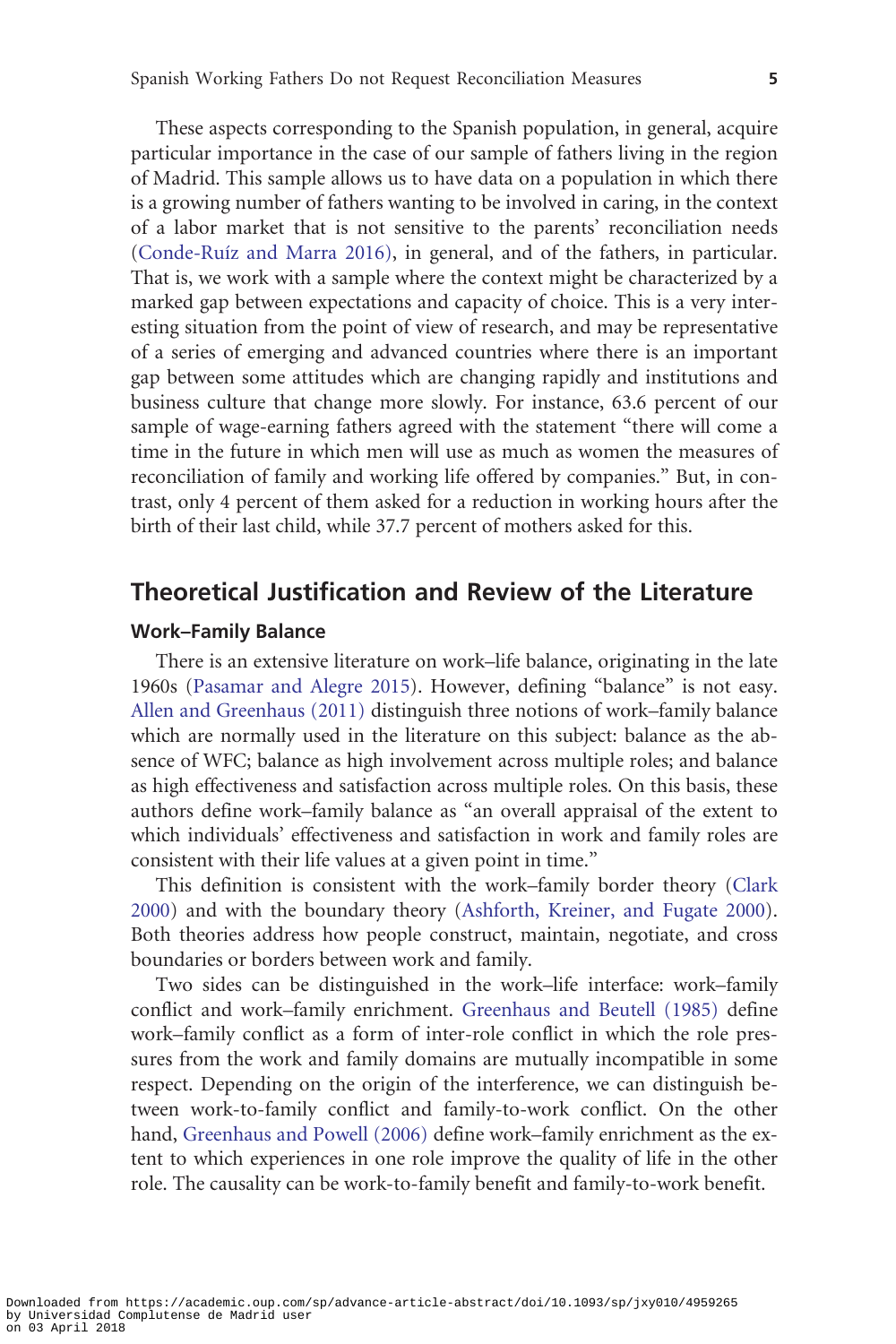In this article, emphasis is placed on work–family conflict understood as work-to-family conflict. Although several sources of WFC have been identified, most researchers agree that WFC exists when ([Greenhaus and Beutell](#page-26-0) [1985\)](#page-26-0): (a) time devoted to the requirements of one role makes it difficult to fulfill requirements of another; (b) strain from participation in one role makes it difficult to fulfill requirements of another; and (c) specific behaviors required by one role make it difficult to fulfill the requirements of another.

We use the Work–Family Conflict Scale developed by [Netemeyer et al.](#page-27-0) [\(1996\)](#page-27-0) that incorporates items from these three sources.

#### Fatherhood and Identity

A classical conceptualization of paternal involvement in the literature has been the one offered by [Lamb et al. \(1985,](#page-26-0) [1987\)](#page-26-0). They proposed that paternal involvement consisted of three dimensions: interaction (father's direct contact with his child through caring and shared activities); availability (potential availability for interaction, accessibility to the child); and responsibility (e.g. making decisions for the child). Implicit in these dimensions is the notion of positive paternal involvement, which is likely to promote healthy development in the child [\(Habib 2012\)](#page-26-0).

The effective involvement of the father is influenced by a series of demographic and work characteristics that have to do with economic constraints and the division of labor and childcare between the members of the couple ([Lapuerta 2013](#page-26-0); [Meil 2013](#page-26-0); Meil, Romero-Balsas, and Rogero-García 2017b). But the fathers' social psychological characteristics, such as their father identity, are also very important ([Goldberg 2015](#page-26-0)).

One way to deal with the analysis of the father's identity is the one derived from [Stryker's identity theory \(1968\),](#page-27-0) a theory based on symbolic interactionism. This approach has been used by various authors [\(Goldberg 2015;](#page-26-0) [Habib](#page-26-0) [2012;](#page-26-0) [Olmstead, Futris, and Pasley 2009\)](#page-27-0) to explain the father's involvement, or his wish to be involved.

The identity theory states that individuals' identities and roles are organized hierarchically, and that the position of a particular identity (or role) in this hierarchy predicts how often individuals will act in accordance with that identity [\(Goldberg 2015\)](#page-26-0). The position in this hierarchy of an identity may be influenced by its salience (the likelihood that an identity is invoked in a particular situation) and its psychological centrality (the psychological importance of identities according to individuals themselves). In this sense, and at least in most advanced countries, the status of an involved father may nowadays be more prominent (more salient and psychologically central) than before.

This greater prominence of the involved father may be related with the emergence of the figure of the "new father" or "superdad" [\(Bonney, Kelley,](#page-25-0) [and Levant 1999](#page-25-0); [Devreux 2007;](#page-25-0) [Fursman and Callister 2009;](#page-26-0) [O'Brien and](#page-27-0) [Moss 2010](#page-27-0); Romero-Balsas, Muntanyola-Saura, and Rogero-García 2013), who is a direct and involved carer of his children.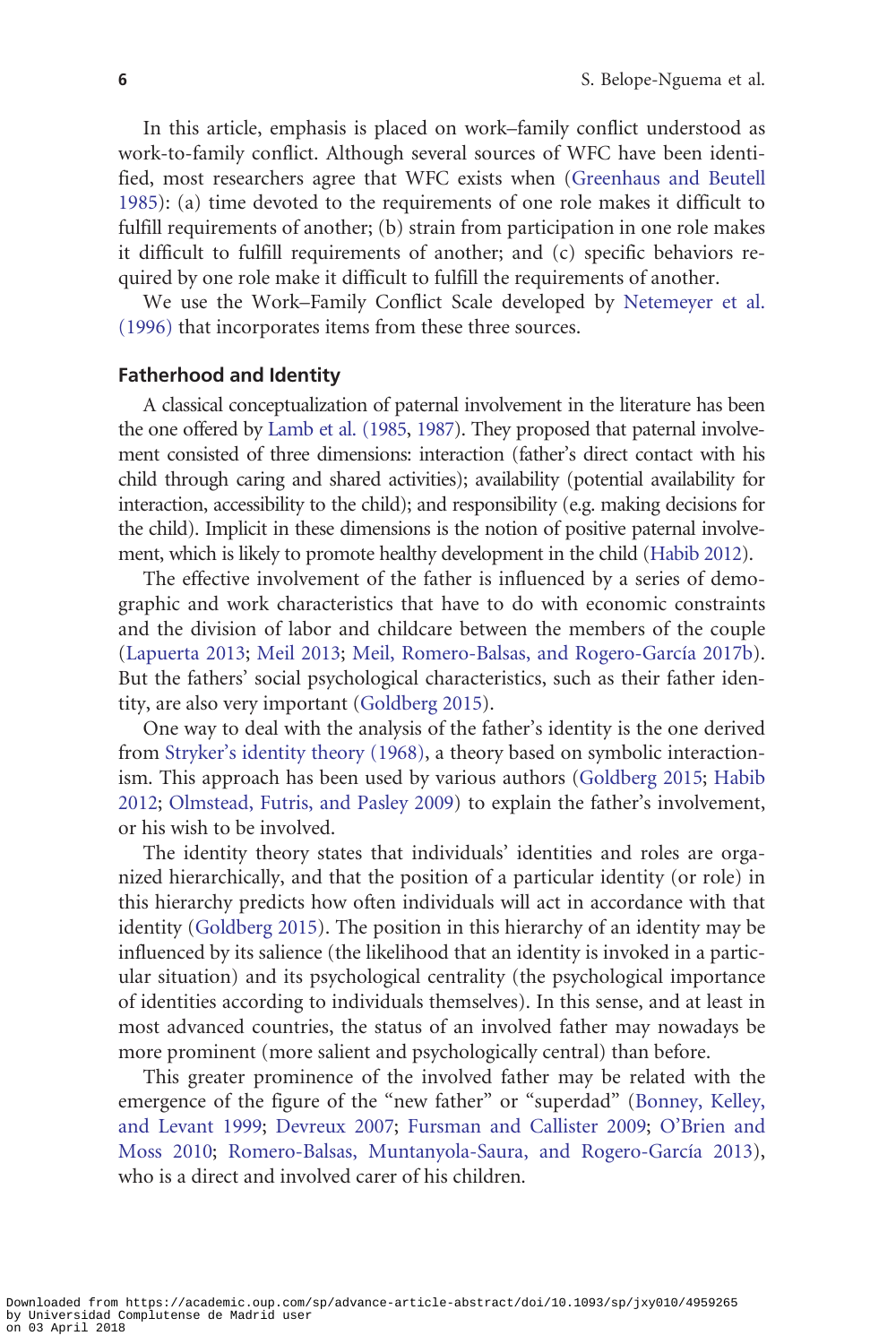In the case of the United States, [Kaufman \(2013\)](#page-26-0) conducted seventy semistructured interviews with fathers. She differentiated three types of fathers: "old dads" (traditional fathers), "new dads" (fathers who seek a better work– family balance), and "superdads" (fathers who significantly adjust their work to have more time with their families). One of her conclusions was that "there has been a particularly strong shift in men's attitudes that has brought convergence (with mothers) in beliefs about work and family roles."

For the case of Spain, [Romero-Balsas, Muntanyola-Saura, and Rogero-](#page-27-0)García (2013) analyzed (on the basis of an analysis with thirty in-depth interviews) how Spanish fathers constructed and justified their decisions to use parental leaves. They identified a minority group of "new fathers" with a clear procare discourse and a discursive awareness of the need to balance personal, family, and work time. Furthermore, [Abril, Jurado-Guerrero, and Monferrer](#page-24-0) [\(2015\)](#page-24-0) in their qualitative study with sixty-eight couples identified three types of fathers: "occasional caregivers," "assisting caregivers" (the father helps the mother, who has the main responsibility of caring), and "committed fathers" (fathers fully committed with an involved paternity). According to [Abril,](#page-24-0) [Jurado-Guerrero, and Monferrer \(2015\)](#page-24-0), "this form of committed paternity is increasingly present in young Spanish fathers."

Summarizing, the literature seems to indicate that there is a growing number of fathers who feel they should be actively involved in looking after their small children, and so are potential users of reconciliation measures.

#### Corporate Barriers to Fathers' Reconciliation

With respect to these barriers in the workplace that affect male workers in particular, in this work we use the expression "bias against fathers' reconciliation." We define it as the viewpoint held by managers of organizations and fellowworkers that the need for reconciling, and the WFC, are questions specifically relating to women staff and not so much to men staff. Or, from the fathers' point of view, the perception held by these fathers that the reconciliation measures "are not for them" (they do not feel entitled). This idea appears in the works of [Abril and](#page-24-0) [Romero \(2008\)](#page-24-0), [Burnett et al. \(2013\),](#page-25-0) [Bustelo and Peterson \(2005\),](#page-25-0) [Gatrell et al.](#page-26-0) [\(2015\),](#page-26-0) [Haas and Hwang \(2007\)](#page-26-0), [Holter \(2007\),](#page-26-0) and [Levine and Pittinsky \(1997\)](#page-26-0).

[Levine and Pittinsky \(1997\)](#page-26-0) referred to the simultaneous action of three factors which are self-reinforcing among each other: males do not request reconciliation practices because they feel that these measures are not available for them; employers do not openly offer these to males because they do not seem to ask for them; and since they do not, women ask for these reconciliation practices in a context of social pressure leading them to do so, as well as the fact that they are available in their organizations. Moreover, this coincidence of factors does not just occur between management and male workers, men also feel themselves pressured by their own co-workers, who sometimes do not understand that they want to balance family and work.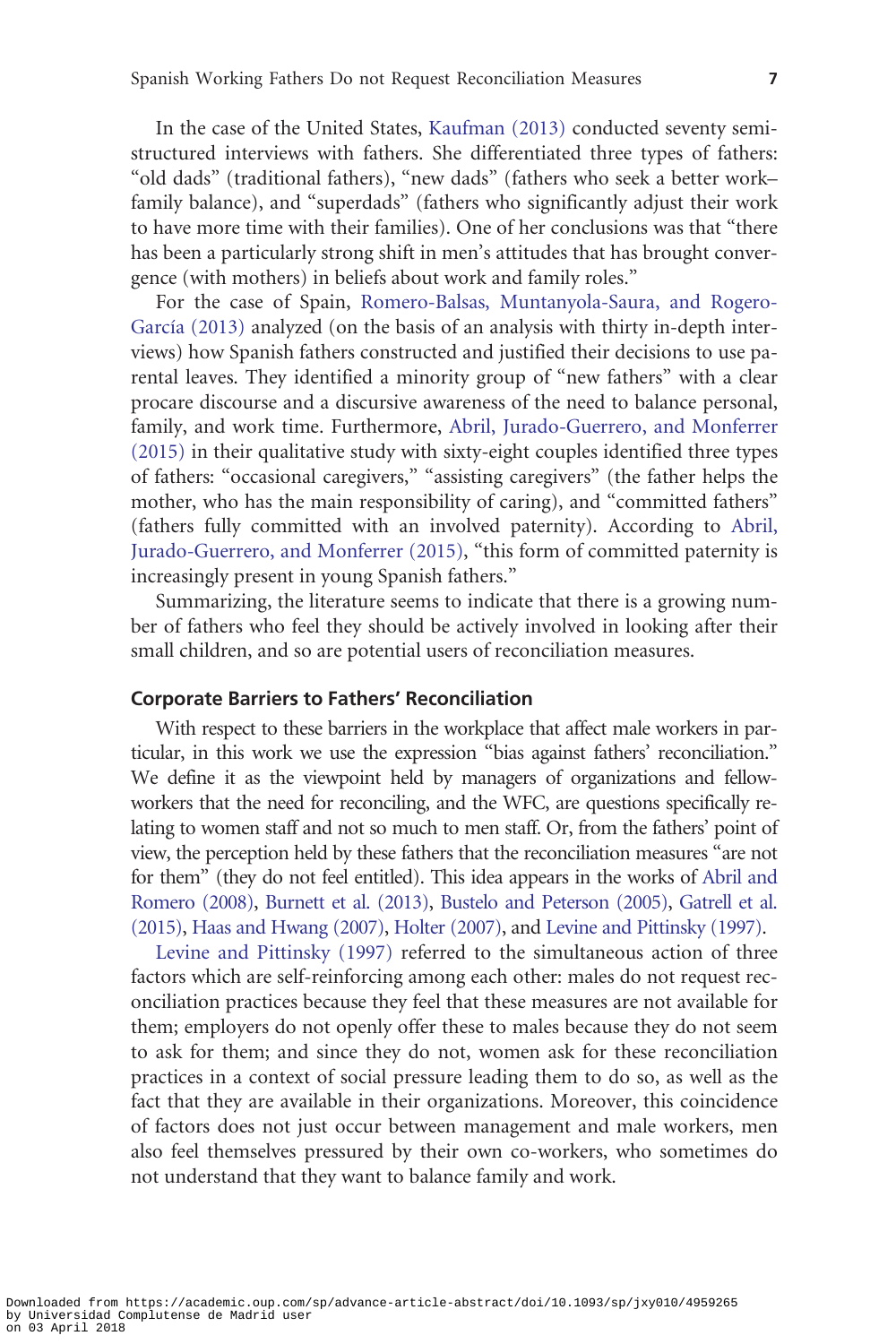[Burnett et al. \(2013\)](#page-25-0) use qualitative interview data drawn from one hundred employed fathers from two large UK organizations. These authors try to show that while male workers may feel valued as employees, they often feel invisible at work in their paternal role: "While work–family policies typically proclaim themselves to be gender neutral, many are still (perhaps inadvertently) developed and written to be utilized in conjunction with motherhood, rather than fatherhood."

[Kaufman \(2013\),](#page-26-0) in her interviews, found that some fathers had the perception that their companies were "resistant workplaces": "Some men feel discouraged by employers and co-workers from taking leave. Employers may resist the notion that fathers want to be actively engaged in family life."

In this article, we are going to construct two instruments in order to introduce some elements of these workplace barriers in our analysis: "Reconciliation bias" (perception by the respondent that in his company there is a bias against fathers' reconciliation); and "exemplarity" (extent to which in the respondent's company the managers use reconciliation measures).

#### WFC Among the Fathers

As mentioned at the beginning, nowadays it seems that there is a growing number of fathers who feel they experience a high level of WFC. And this is so because today "being a good father" not only is identified with the need of being a breadwinner but also with the need to be a completely involved father, from the start, in caring and in the cognitive and affective development of their children. [O'Brien and Moss \(2010\)](#page-27-0), referring to the case of Europe, state that "today fathers are expected to be accessible and nurturing as well as economically supportive to their children." And [Kaufman \(2013\)](#page-26-0), referring to the case of United States, affirms that "fathers are expected to work long hours but are also expected to be highly involved with their children."

Despite a dramatic shift in attitudes, workplaces are still largely organized for the so-called ideal worker—an individual who is unencumbered by family responsibilities [\(Rehel and Baxter 2015\).](#page-27-0) This strong inertia of the culture of the ideal worker acts in unison with some workplaces in which, in practice, reconciliation measures are used very much in the minority by male workers (and very much in the majority by female workers). As a result many fathers who would be potential users of existing reconciliation measures forbear to do so, thus creating a growing subjective sensation of WFC.

An interesting aspect for analysis is the role played in this context by family-friendly workplaces. In particular, we are interested in finding out if firms with a family-supportive work environment are companies with a lower degree of bias against fathers' reconciliation and lower levels of WFC among fathers [\(Escot et al. 2012](#page-25-0)). We used the Family-Supportive Organizational Perceptions (FSOP) scale ([Allen 2001](#page-24-0)). This scale has previously been used in other research works, such as that of [Grandey, Cordeiro, and Michael \(2007\)](#page-26-0).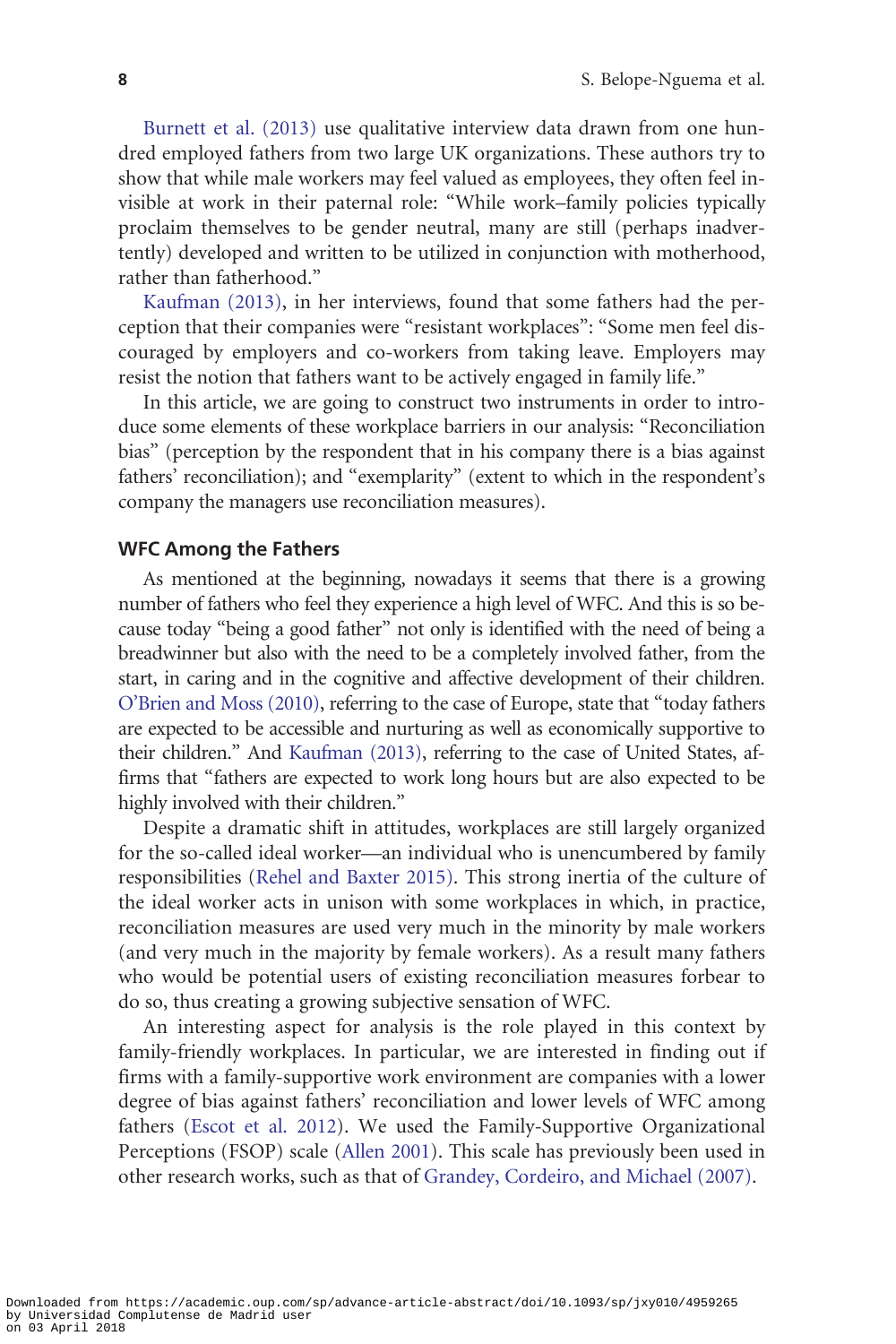#### Gap Between Theoretical Rights and Choice: Sen's Capability Approach

Sen's capability approach ([Sen 1989,](#page-27-0) [1999\)](#page-27-0) is a normative theory (in the field of the theories of the economic and social justice) based on the assessment of individuals' capabilities (their opportunities to achieve valuable "functionings" or "states of being") ([Sugden 1993](#page-27-0)). It asks us to consider not only what individuals do but also what their opportunities to be and do are. For Sen, the core issue is not only what individuals choose, but the choices that they would make if they had the capabilities of achieving the kind of lives that they have reason to value ([Robeyns 2003](#page-27-0)).

Sen starts from the idea that living may be seen as consisting of a set of interrelated "functionings," consisting of "beings" and "doings" (being adequately nourished, avoiding premature mortality, being able to read and write, being happy, etc.). Functionings are to be distinguished from commodities: a commodity is an object which a person might use, while a functioning is an aspect of living itself ([Sugden 1993\)](#page-27-0).

Capability refers to the set of valuable functionings that a person has effective access to. Thus, a person's capability represents the effective freedom (or agency) of an individual to choose between different functioning combinations. If this capability set is expanded, the well-being of the individual can be increased.

Sen's capability approach can be a useful theoretical framework for analyz-ing agency inequalities in work-family balance [\(Drobni](#page-25-0)č and Guillén-Rodríguez 2011; [Hobson 2011;](#page-26-0) Hobson and Fahlén 2009). There exists a gap between fathers' theoretical rights to use reconciliation measures and the effective ability to use them (this giving rise to growing levels of WFC).

[Hobson \(2011\)](#page-26-0) distinguishes three types of factors which determine the individual's capability set (based on a reformulation of the "conversion factors" proposed by Sen): individual factors (gender, ethnicity, age, human capital, etc.); institutional factors (laws, policies, organizational culture, etc.); and social/cultural factors (society, community, media, public debate, etc.).

In this article we consider that "being effectively able to balance work and family" is a "functioning" that can be achieved (at least in part) through the use of the reconciliation measures offered by companies. And we consider that an important factor to access this functioning (to give the individual the capability of achieving that functioning) is the fact of working in an environment where there is a low (or null) level of bias against fathers' reconciliation. That is to say, if the workplace (the corporate culture) is sensitive to the need of using the reconciliation measures by the fathers, that means that the capabilities of the fathers (their agency to choose) will be expanded. And if the fathers have the feeling/ perception that they can effectively use these reconciliation measures, the rate of use of them will increase and the subjective perception of WFC will decrease.

We are going to focus our analysis in the family-supportive and fathersupportive culture of companies, but we will also consider other factors (as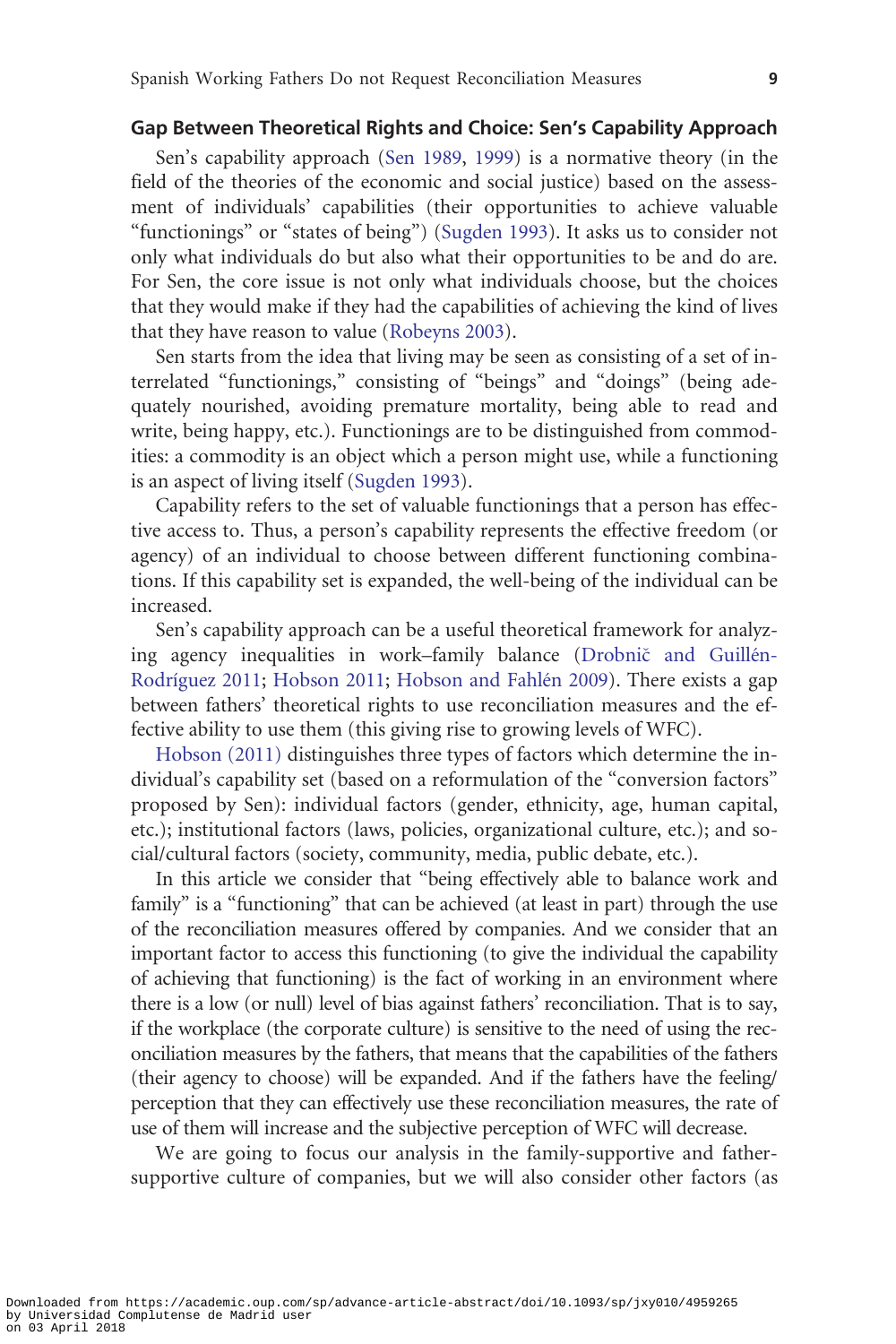<span id="page-9-0"></span>

Figure 1 Hypothesized model of the determinants of WFC.

Notes: Control variables are "Public sector," "Working week," "Daily hours caring," "Earnings," "Size of the organization," and "Mother's satisfaction with family."

control variables) that also can expand the capability of fathers to reach a work–family balance (expressed as a reduction in WFC).

## Model and Hypotheses

#### Hypothesized Model

The purpose of the model is to show that, according to the perceptions of the fathers, the family-supportive organizations are workplaces that reduce WFC, directly and indirectly, through a reduction in the bias against the father's reconciliation.

In figure 1, we present our hypothesized model. The dependent variable is WFC (father's perception of WFC). This WFC is explained by the FSOP, "Reconciliation bias" (bias against fathers' reconciliation), and "Exemplarity" (extent to which in the respondent's company men and male managers use reconciliation measures). The variable "Exemplarity" has a direct negative effect on WFC. The variable "Reconciliation bias" has a positive direct effect on WFC and a positive indirect effect on WFC through the mediator variable "Exemplarity" (in our model we assume that firms with high levels of bias against fathers' reconciliation are companies in which men and male managers make low use of reconciliation measures). And the variable FSOP has a negative direct effect on WFC and a negative indirect effect on WFC through the mediating variables "Reconciliation bias" and "Exemplarity." We also consider that the direct effect of FSOP on WFC can be moderated by the number of children (the higher the number of children, the higher the direct effect of working in a family-supportive company on reducing WFC).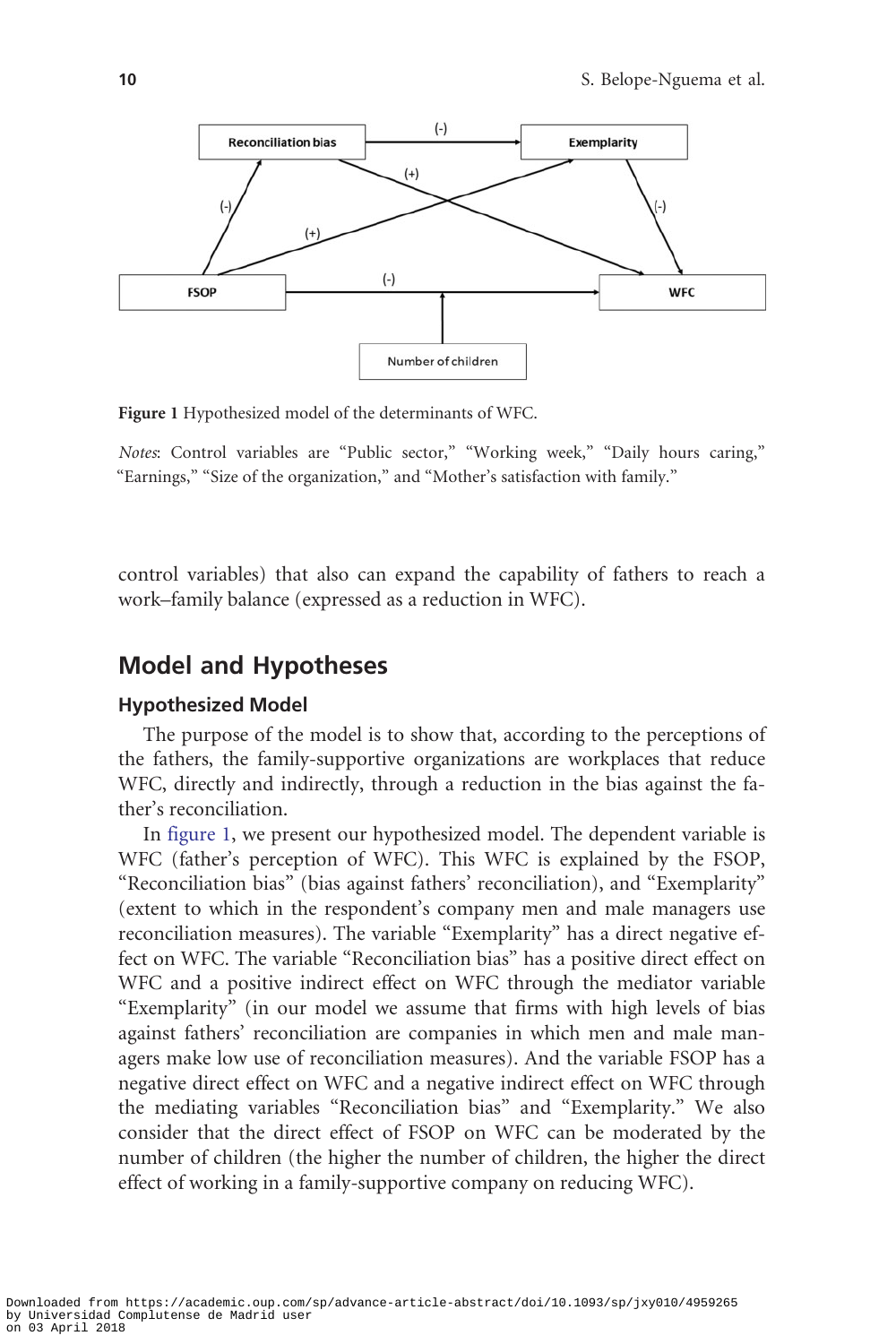#### Contrasting Hypotheses

Hypothesis 1. Working in a firm where there is lower bias against fathers' reconciliation and a greater effective use of reconciliation measures by other men and male managers reduces the feeling of WFC among male workers. Indeed, a lower value in the "Reconciliation bias" variable and a higher value in the "Exemplarity" variable constitutes an indicator that the firm's corporate culture provides a "factor" or "resource" for the firm's male workforce which expands their ability to choose in the field of reconciliation. In other words, that support of the company for the reconciliation of men reduces the gap between theoretical rights to and effective use of reconciliation measures. This smaller gap should lead to a use of reconciliation methods nearer to the optimum level, thus reducing the feeling of WFC. In the context of our model fathers who have the idea that the place where they work has a low level of "Reconciliation bias" and a high level of "Exemplarity" will tend to have a lower feeling of WFC.

Hypothesis 2. Male workers working in firms where reconciliation bias is low have the perception that in their firms there is a greater effective use (and exemplarity in the use) of reconciliation measures by men and male managers. Indeed, the "Exemplarity" variable mediates the effect of "Reconciliation bias" on WFC. That is, a lower value of "Reconciliation bias" also tends to indirectly reduce the WFC value through its effect on "Exemplarity."

Hypothesis 3. The family-supportive organizations are also firms in which corporate barriers to male reconciliation are lower. Specifically, fathers working in FSOP firms have the perception that in their firms there is less bias against father's reconciliation and greater effective use of reconciliation measures by men and male managers.

Hypothesis 4. Being a family-supportive organization reduces fathers' WFC directly, but also indirectly, through its effect on bias against father's reconciliation ("Reconciliation bias") and the firm's exemplarity ("Exemplarity").

Hypothesis 5. The direct effect of the FSOP on the WFC is moderated by the number of children. The greater the number of children, the greater the need to reconcile, so the greater will be the degree to which working in a family-supportive organization will reduce the father's feeling of WFC.

## Data and Methods

#### Database

Data were collected (from February to May 2016) from 1,785 households with children between three and six years old, residing in Madrid and its metropolitan area. Sampling was obtained through fifty-four randomly selected schools belonging to ten homogeneous geographic zones (in terms of the child population). In each of these schools, the teachers distributed the questionnaires among their students (from "3rd year," "4th year," or "5th year" of preschool education) for them to give to their parents. Once the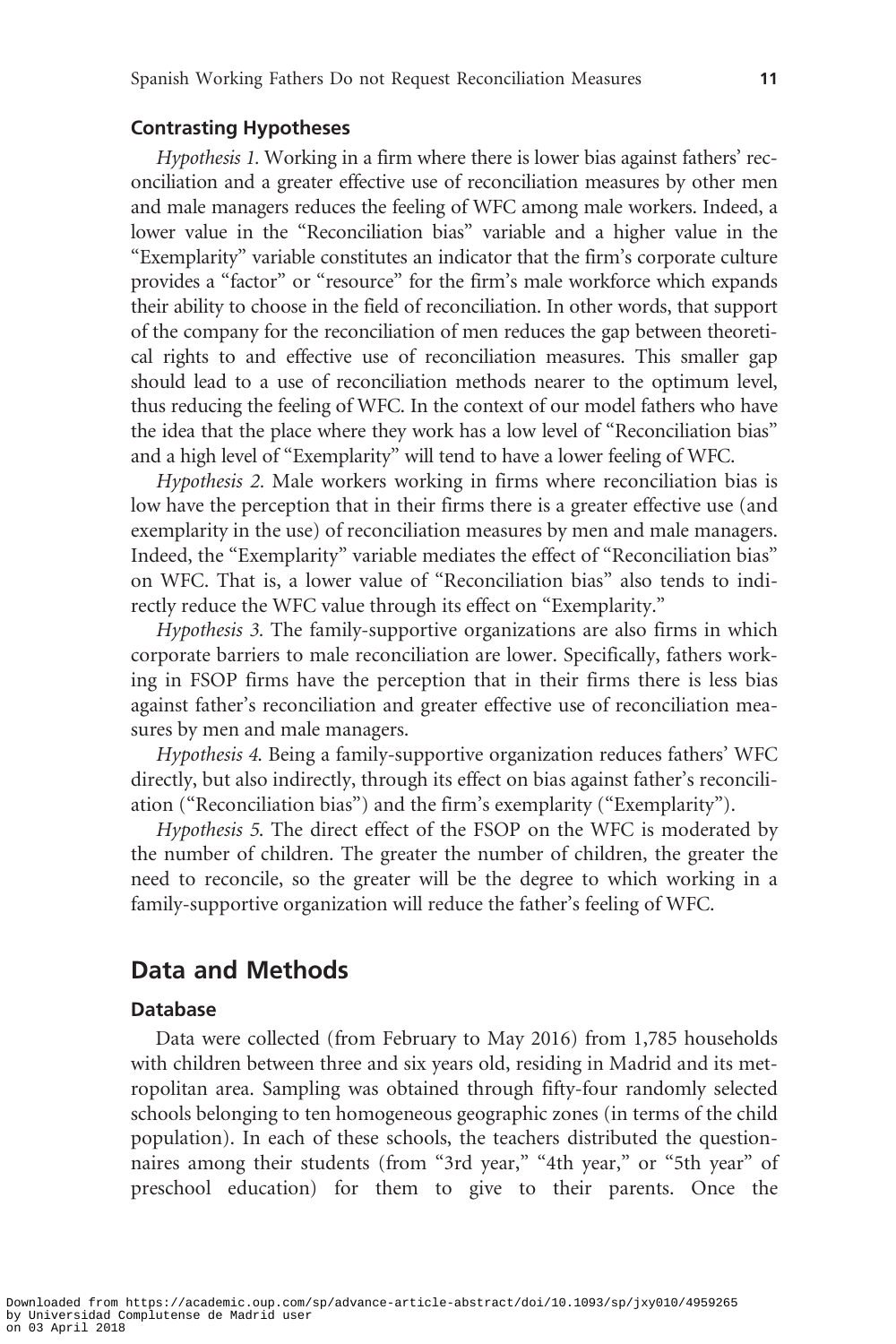questionnaires were completed, the children returned them to the teacher in a sealed, anonymous envelope. The rate of response (parents who completed the questionnaire/questionnaires delivered to school management) was 40.5 percent (this rate would be over 50 percent if we take into account that approximately 20 percent of questionnaires delivered to school management were not distributed).

The questionnaire had a closed structure and was divided into three parts: the first one had ten common questions for both parents (household characteristics); the second part had forty questions to be filled out by the father (1,661 fathers completed this part); and the third part had forty-one questions for the mother (1,775 mothers completed this part). Most of these questions addressed to the father and to the mother were the same. The objective was to gather information (from the mother and the father) about how they divided the childcare tasks and about their working lives.

Given the purpose of this article (to analyze the case of fathers working in organizations) we were interested in fathers who were wage-earners at the moment of doing the survey. Thus from the initial sample we selected a sub-sample of 1,264 wage earners fathers (those with no employment and the self-employed were excluded). The average age of the fathers of our sub-sample was 39.8 years; their average number of children was 1.95; 96.5 percent of the fathers lived in the same home with the mother (we did not receive any questionnaire from same-sex couples); 77.4 percent of the mothers had a job; 14.4 percent of the fathers were economic immigrants; and 52.8 percent of the fathers worked in large organizations (we include here most of the fathers who worked in the public sector and those who worked in private companies with more than 250 workers).

#### Dependent Variable

In the quantitative analysis that will be developed later the dependent variable will be "WFC" (father's perception of WFC). We used the Work–Family Conflict Scale of [Netemeyer et al. \(1996\)](#page-27-0), which is a measure consisting of five items.

The respondent was being asked "To what extent do you agree or disagree with each of these statements?" These statements were responded to along five-point strongly disagree–strongly agree response scales. The five statements were: "The demands of my work interfere with my home and family life"; "The amount of time my job takes up makes it difficult to fulfill family responsibilities"; "Things I want to do at home do not get done because of the demands my job puts on me"; "My job produces strain that makes it difficult to fulfill family duties"; and "Due to work-related duties, I have to make changes to my plans for family activities."

The measure is the average score of these five items (Cronbach's  $\alpha = 0.904$ ) for our sample of wage-earner fathers). The range of values is from one to five (see [table 1](#page-13-0)). The higher the score, the higher the perception of WFC.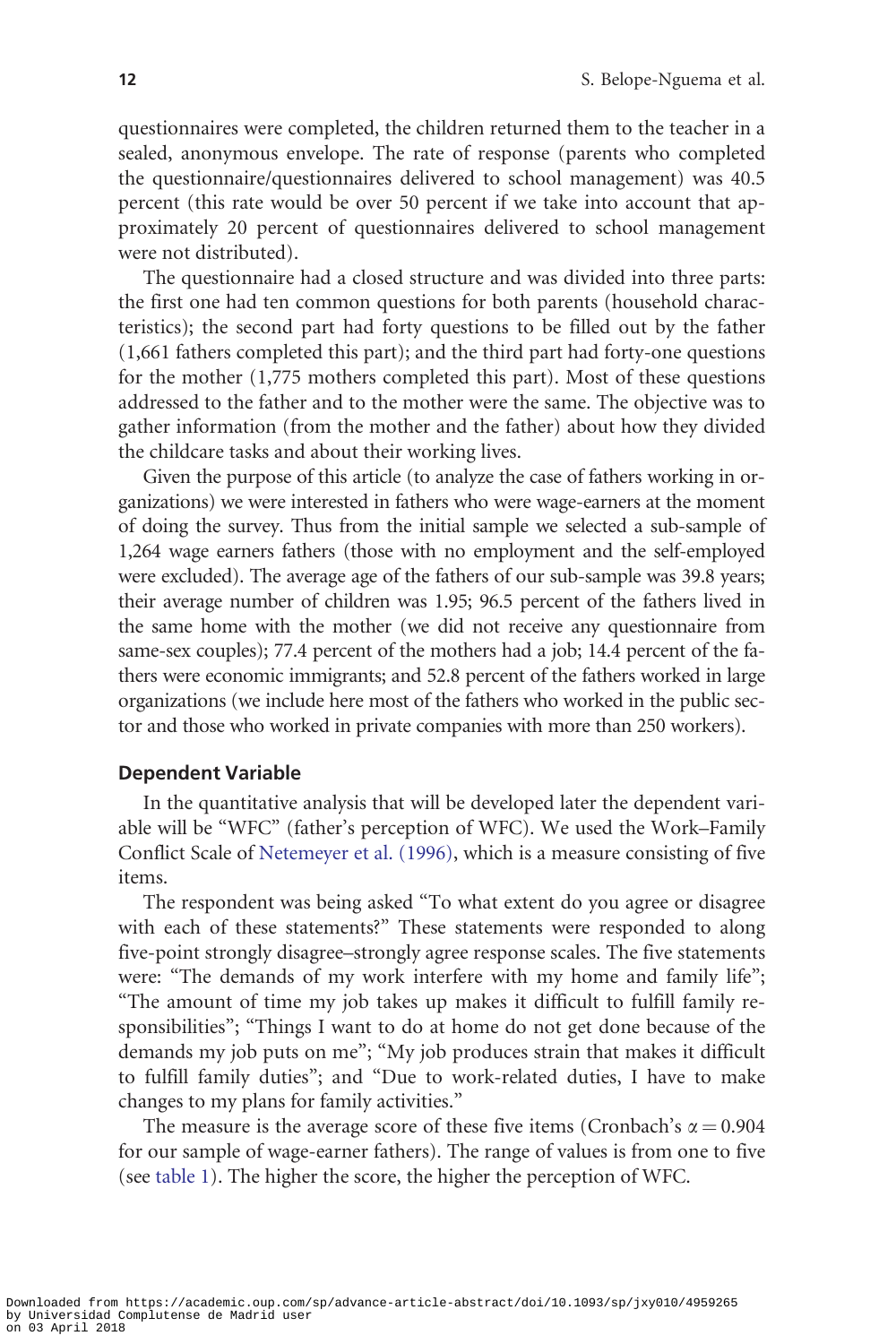#### Explanatory Variables

There are three main explanatory variables ("FSOP," "Reconciliation bias," and "Exemplarity") and several control variables.

FSOP is a measure consisting of fourteen items developed by [Allen \(2001\).](#page-24-0) The respondents were asked the following question: "To what extent do you agree that each of the following statements represent the philosophy or beliefs of your organization (remember, these are not your own personal beliefs, but pertain to what you believe is the philosophy of your organization)?" The response options were on a five-point strongly disagree–strongly agree scale. Some examples of these fourteen statements were: "It is assumed that the most productive employees are those who put their work before their family life" (reverse scoring); and "Employees are given ample opportunity to perform both their job and their personal responsibilities well." The list with the fourteen statements is in the Appendix. The measure is the average score of the fourteen items (Cronbach's  $\alpha$  = 0.823). The range of values is from one to 4.93 (see [table 1](#page-13-0)). The higher the score, the higher the perception of a familysupportive work environment.

"Reconciliation bias" is a measure that was developed from five questions addressed to the respondents that sought to determine whether a father had the perception that in his company there is a bias against fathers' reconciliation. Specifically, the respondents were again asked: "To what extent do you agree that each of the following statements represent the philosophy or beliefs of your organization (remember, these are not your own personal beliefs, but pertain to what you believe is the philosophy of your organization)?" The response options were in a five-point strongly disagree–strongly agree scale. These five statements were: "In my company, the need to reconcile work and family life is conceived as something that concerns mainly the female staff of the company, and not so much the masculine one"; "In my company, it is considered more 'natural' for a mother to apply for a paid leave, unpaid leave or a reduction of working hours to care for small children, than for the father to apply for it"; "A father who uses the reconciliation measures available in the company (working hours reduction, etc.) is seen as an uncompetitive and unambitious worker"; "A father who uses the reconciliation measures available in the company (working hours reduction, etc.) is seen as a rather weak and insecure worker"; and "A father who uses the reconciliation measures available in the company (working hours reduction, etc.) is often seen as someone who 'sneaks off' from work for some other purpose." The measure is the average score of the five items (Cronbach's  $\alpha$  = 0.910). The range of values is from one to five (see [table 1](#page-13-0)). The higher the score, the higher the respondent's perception that the company does not support fathers' reconciliation.

"Exemplarity" is a measure that was developed from four questions addressed to the respondents that was intended to determine whether a father had the perception that in his company men and male managers routinely use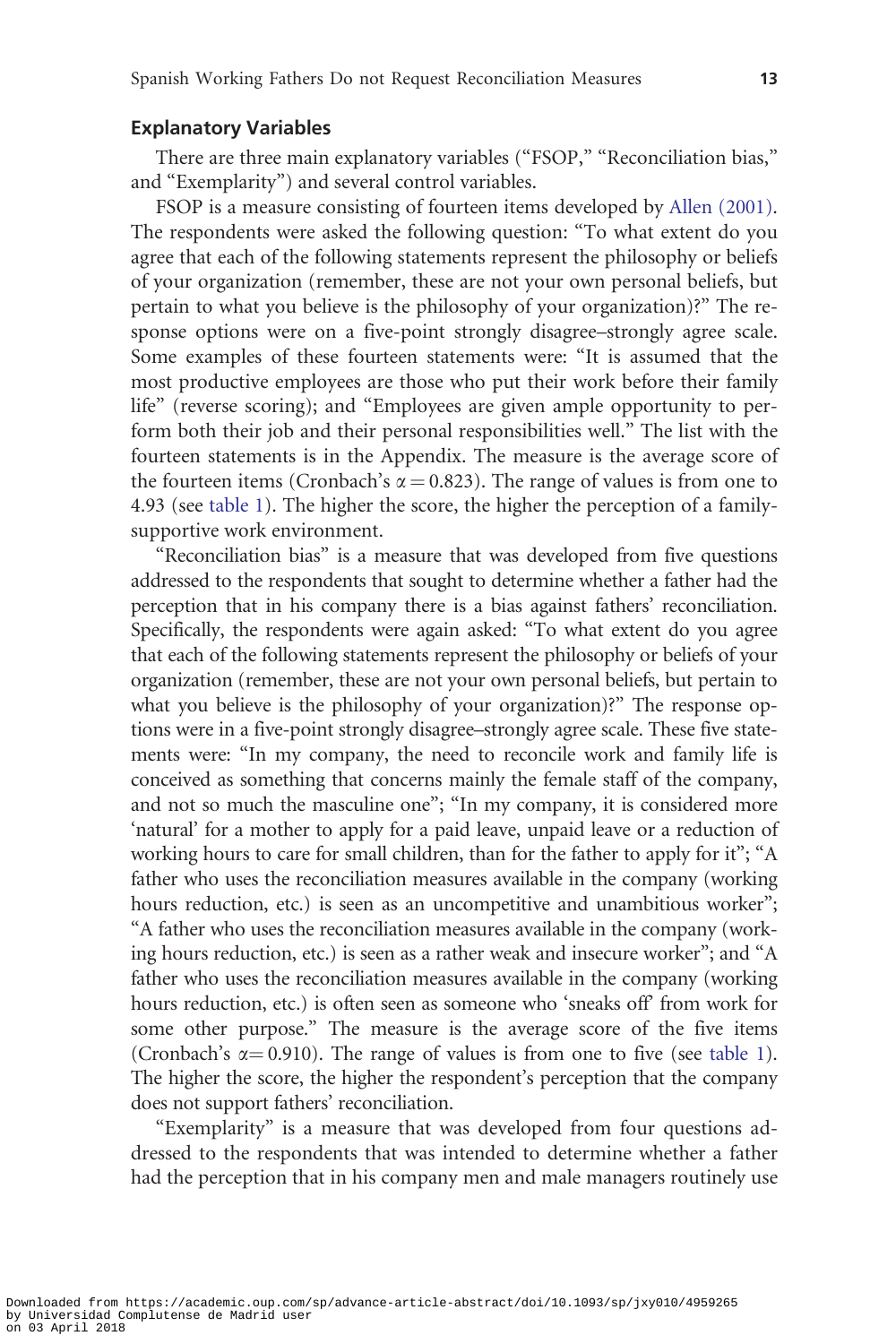<span id="page-13-0"></span>

|                                                                                                                                                                                                                                                                                                                                        |      |      | Minimum Maximum Mean SD |       |                |                       | $\sim$             | 3.                                               | 4                         | ഗ്        | ق          | r.                                 | ∞        | e.                   | $\overline{a}$ | $\exists$ |
|----------------------------------------------------------------------------------------------------------------------------------------------------------------------------------------------------------------------------------------------------------------------------------------------------------------------------------------|------|------|-------------------------|-------|----------------|-----------------------|--------------------|--------------------------------------------------|---------------------------|-----------|------------|------------------------------------|----------|----------------------|----------------|-----------|
| 1. WFC                                                                                                                                                                                                                                                                                                                                 | 1237 | 00.1 | 5.00                    | 3.25  |                | 1.10 1.000            |                    |                                                  |                           |           |            |                                    |          |                      |                |           |
| 2. FSOP                                                                                                                                                                                                                                                                                                                                | 1164 | 00.1 | 4.93                    | 3.03  |                | $0.77 - 0.386**$      | 1.000              |                                                  |                           |           |            |                                    |          |                      |                |           |
| 3. Reconciliation 1207                                                                                                                                                                                                                                                                                                                 |      | 1.00 | 5.00                    | 3.10  | 1.06           |                       | $0.374** -0.657**$ | 1.000                                            |                           |           |            |                                    |          |                      |                |           |
| bias                                                                                                                                                                                                                                                                                                                                   |      |      |                         |       |                |                       |                    |                                                  |                           |           |            |                                    |          |                      |                |           |
| 4. Exemplarity                                                                                                                                                                                                                                                                                                                         | 1165 | 00.1 | 5.00                    | 3.07  |                | $0.98 - 0.306**$      |                    | $0.338** -0.359**$                               | 1.000                     |           |            |                                    |          |                      |                |           |
| 5. Number of                                                                                                                                                                                                                                                                                                                           | 1264 | 1.00 | 10.00                   | 1.94  | 0.88           | 0.012                 | 0.025              | 0.016                                            | $-0.041$                  | 1.000     |            |                                    |          |                      |                |           |
| children                                                                                                                                                                                                                                                                                                                               |      |      |                         |       |                |                       |                    |                                                  |                           |           |            |                                    |          |                      |                |           |
| 6. Public sector $^{(1)}$ 1264                                                                                                                                                                                                                                                                                                         |      | 0.00 | 1.00                    | 0.23  | $\overline{1}$ |                       |                    | $-0.207**$ 0.134** $-0.166**$                    | $0.171** -0.017$          |           | 1.000      |                                    |          |                      |                |           |
| 7. Working week 1235                                                                                                                                                                                                                                                                                                                   |      | 6.00 | 96.00                   | 40.39 | 9.29           |                       | $0.330** -0.152**$ |                                                  | $0.165** -0.162** -0.003$ |           | $-0.281**$ | 1.000                              |          |                      |                |           |
| 8. Earnings                                                                                                                                                                                                                                                                                                                            | 1249 | 00.1 | 8.00                    | 4.05  | 1.57           | 0.037                 | $0.160** -0.044$   |                                                  | $0.135**$                 | $0.135**$ | 0.026      | $0.131**$                          | 1.000    |                      |                |           |
| 9. Size of the                                                                                                                                                                                                                                                                                                                         | 1255 | 00.1 | 5.00                    | 3.55  |                | $1.51 -0.086**$       | 0.034              | $-0.039$                                         | $0.201**$                 | $0.057*$  | $0.223**$  | $-0.101**$ 0.427 <sup>**</sup>     |          | 1.000                |                |           |
| 10. Daily hours<br>organization                                                                                                                                                                                                                                                                                                        | 1187 | 0.00 | 16.00                   | 2.76  |                |                       |                    | $2.23 -0.271**$ $-0.120**$ $-0.120**$ $-0.120**$ |                           |           |            | $0.139$ ** $-0.224$ ** $-0.196$ ** |          | 0.035 1.000          |                |           |
| caring                                                                                                                                                                                                                                                                                                                                 |      |      |                         |       |                |                       |                    |                                                  |                           |           |            |                                    |          |                      |                |           |
| 11. Mother's                                                                                                                                                                                                                                                                                                                           | 1127 | 0.00 | 10.00                   |       |                | 8.39 $1.80 - 0.134**$ | $0.083** -0.033$   |                                                  | $0.087**$                 | 0.001     | 0.034      | $-0.014$                           | $-0.003$ | $-0.007$ 0.052 1.000 |                |           |
| satisfaction                                                                                                                                                                                                                                                                                                                           |      |      |                         |       |                |                       |                    |                                                  |                           |           |            |                                    |          |                      |                |           |
| with family                                                                                                                                                                                                                                                                                                                            |      |      |                         |       |                |                       |                    |                                                  |                           |           |            |                                    |          |                      |                |           |
| Notes. Spearman's correlation: **statistically significant at 0.01 (bilateral); *statistically significant at 0.05 (bilateral). Rank point biserial correlations are<br>reported for associations between binary and continuous variables. <i>Note.</i> (1) $1 =$ Public sector (23.10 percent), $0 =$ Pirvate sector (76.90 percent). |      |      |                         |       |                |                       |                    |                                                  |                           |           |            |                                    |          |                      |                |           |

Table 1. Descriptive statistics and correlations Table 1. Descriptive statistics and correlations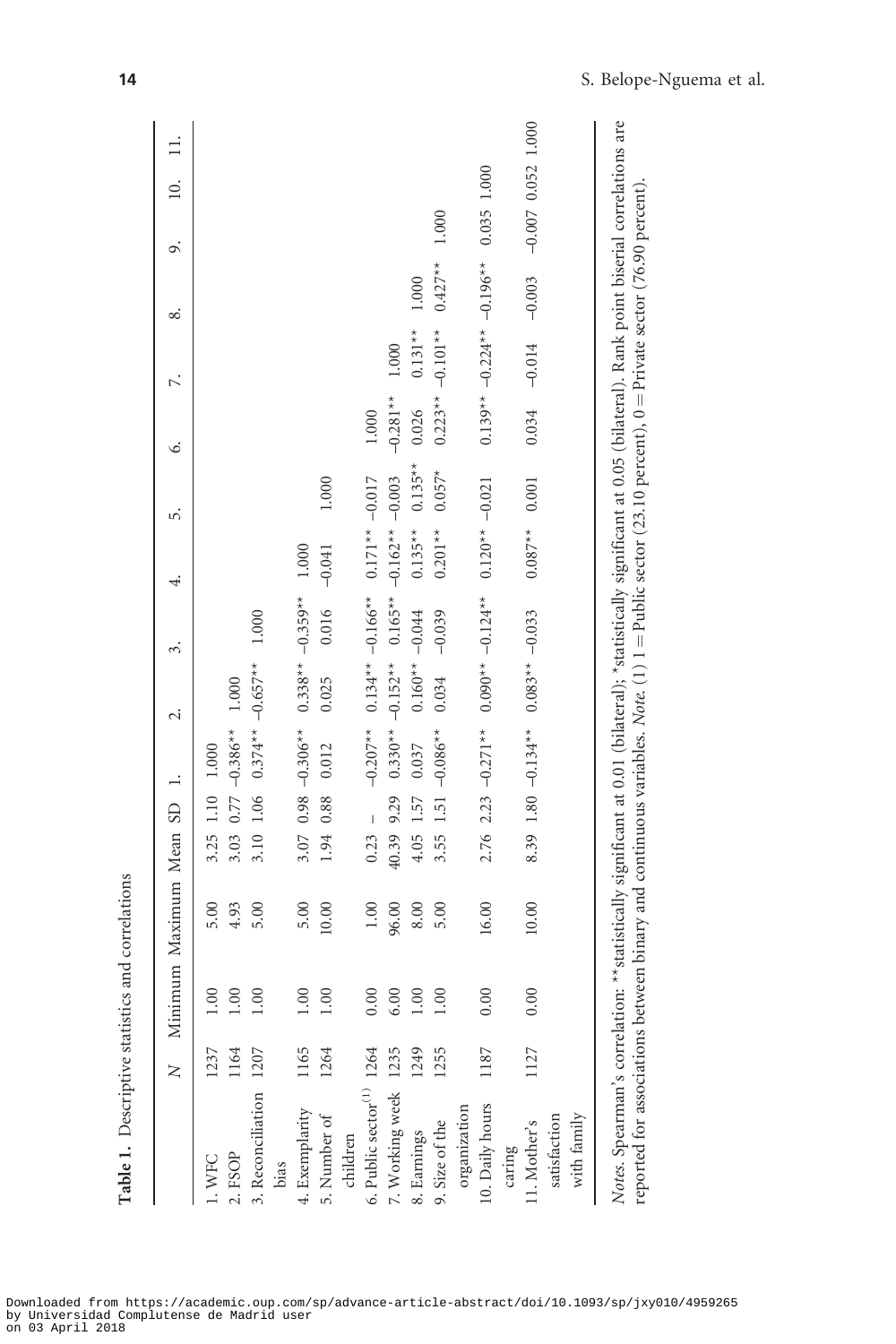reconciliation measures (are exemplars in this field). The respondents were asked "What is your degree of agreement with these statements about the support of your company/organization to the reconciliation?" The response options were on a five-point strongly disagree–strongly agree scale. These four statements were: "In my company, almost all fathers use paternity leave"; "Most male managers take the full paternity leave when having a child"; "In my company, the percentage of fathers using the reconciliation measures is above the average of other companies"; and "In my company, middle managers are sensitive to the needs of reconciling of male staff." The measure is the average score of the four items (Cronbach's  $\alpha = 0.783$ ). The values range from one to five (see [table 1\)](#page-13-0). The higher the score, the higher the respondent's perception that in the company men and male managers commonly use reconciliation measures.

There is a moderating variable, "Number of children," that we consider moderates the direct effect of FSOP on WFC.

As control variables these six variables were also considered: "Public sector" (father works in the public sector), which is a dichotomous variable  $(1 = \text{public sector}; 0 = \text{private sector})$ ; "Working week" (number of hours the respondent ordinarily works per week); "Earnings" (monthly net income. There are eight categories: from (1) "Fewer than 600 Euros" to (8) "More than 4,000 Euros"); "Size of the organization" (size of the organization where the father works. There are five categories: from (1) "Fewer than ten workers" to (5) "More than 500 workers"); "Daily hours caring" (time that the father usually dedicates to the care of his children, in a working day); and "Mother's satisfaction with family" (mother's degree of satisfaction with her family and personal life; on a scale of zero to ten, where " $0 =$ zero satisfaction" and " $10 = \text{very high satisfaction}$ "). These six variables have a statistically significant effect on at least one of the three endogenous variables of the model. Other possible control variables, such as the fact that the father is an economic immigrant, or the mother's employment status, have not been included as control variables because they did not have a significant effect on any of the three endogenous variables.

### Results

#### Descriptive Statistics

The basic descriptive statistics of the eleven variables to be used in our path analysis are shown in [table 1](#page-13-0), as well as the corresponding correlations between these variables. Correlations are quite consistent with the relations raised in our hypothesized model. For instance, the model states that there are three explanatory variables ("Exemplarity," "Reconciliation bias," and FSOP) associated with the dependent variable father's perception of WFC; and indeed statistically significant correlations are obtained (with the expected signs)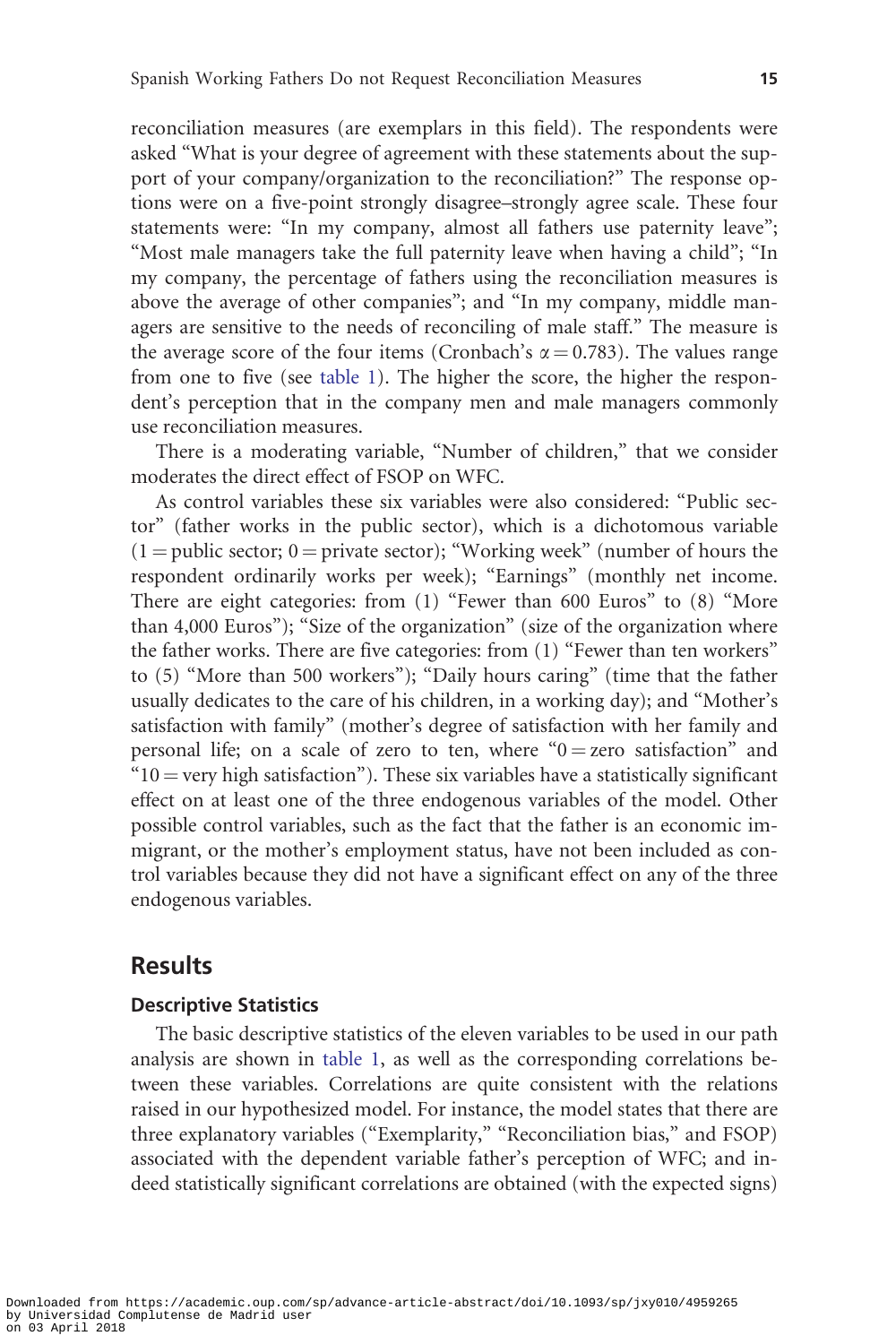between those three variables and the latter (respectively,  $r = -0.306$ ,  $p = 0.000$ ;  $r = 0.374$ ,  $p = 0.000$ ; and  $r = -0.386$ ,  $p = 0.000$ ).

On the other hand, most of the control variables used in our analysis also present statistically significant correlations with WFC.

#### Path Analysis

Path analysis was conducted using structural equation modeling, through the CALIS Procedure in the SAS v9.4 software package ([SAS Institute 2015\)](#page-27-0). The estimation method used was the robust maximum likelihood, which performs robust estimation of model parameters to non-normal data ([Finney](#page-25-0) [and DiStefano 2006\)](#page-25-0). The statistical model performed combines a serial multiple two-mediator model with a moderation of only the direct effect, which can be referred to as "conditional process analysis" [\(Hayes 2013](#page-26-0)). We estimated the model showed previously in the conceptual diagram [\(figure 1\)](#page-9-0). The output of our path analysis is in [tables 2](#page-16-0) and [3](#page-17-0).

First, we examined the fit to the data of our hypothesized model of the determinants of father's perception of WFC [\(figure 1](#page-9-0)). In an initial version of the model we considered that the five control variables affected the three endogenous variables of the model. But after removing some of these effects (those in which there were not statistically significant results), we arrived to the definitive model as shown in [table 2.](#page-16-0) The fit of the model was quite acceptable. The chi-square of our model was not significant ( $\chi^2(27) = 26.793$ ,  $p = 0.475$ ), and its fit indices were quite acceptable (TLI =  $1.000$ ; CFI =  $1.000$ ; RMSEA =  $0.000$ and 90% confidence interval (CI)  $[0.000, 0.026]$ ; SRMR = 0.020).

Our five contrasting hypotheses appear to be confirmed by the data.

"Reconciliation bias" shows a positive and significant direct effect on "WFC". Indeed, the coefficient (standardized coefficient) for "Reconciliation bias" (in the final model in [table 2](#page-16-0)) is positive and statistically different from zero ( $\beta$  = 0.138, p = 0.001). However, "Reconciliation bias" shows also a negative and significant effect on "Exemplarity" ( $\beta = -0.253$ ,  $p = 0.000$ ). On the other hand, the variable "Exemplarity" has a negative and significant effect on "WFC" ( $\beta = -0.145$ ,  $p = 0.000$ ). This also means that "Reconciliation bias" has an indirect effect on WFC through the mediating variable "Exemplarity" (indirect effect  $= 0.037$ , bootstrap 95% CI: 0.019, 0.059; not shown in tables). So the total effect of "Reconciliation bias" on WFC (adding the direct and indirect effects) is 0.175. Hence, two cases that differ by one standard deviation on "Reconciliation bias" are estimated to differ (in total) by 0.175 standard deviations of WFC.

These results provide evidence in favor of hypothesis 1. It seems that the fathers of our sample have a lower subjective perception of WFC when they work in companies where they consider there is a minor bias against fathers' reconciliation, and when they observe that the male workers and male managers of their companies usually use reconciliation measures. Indeed, a lower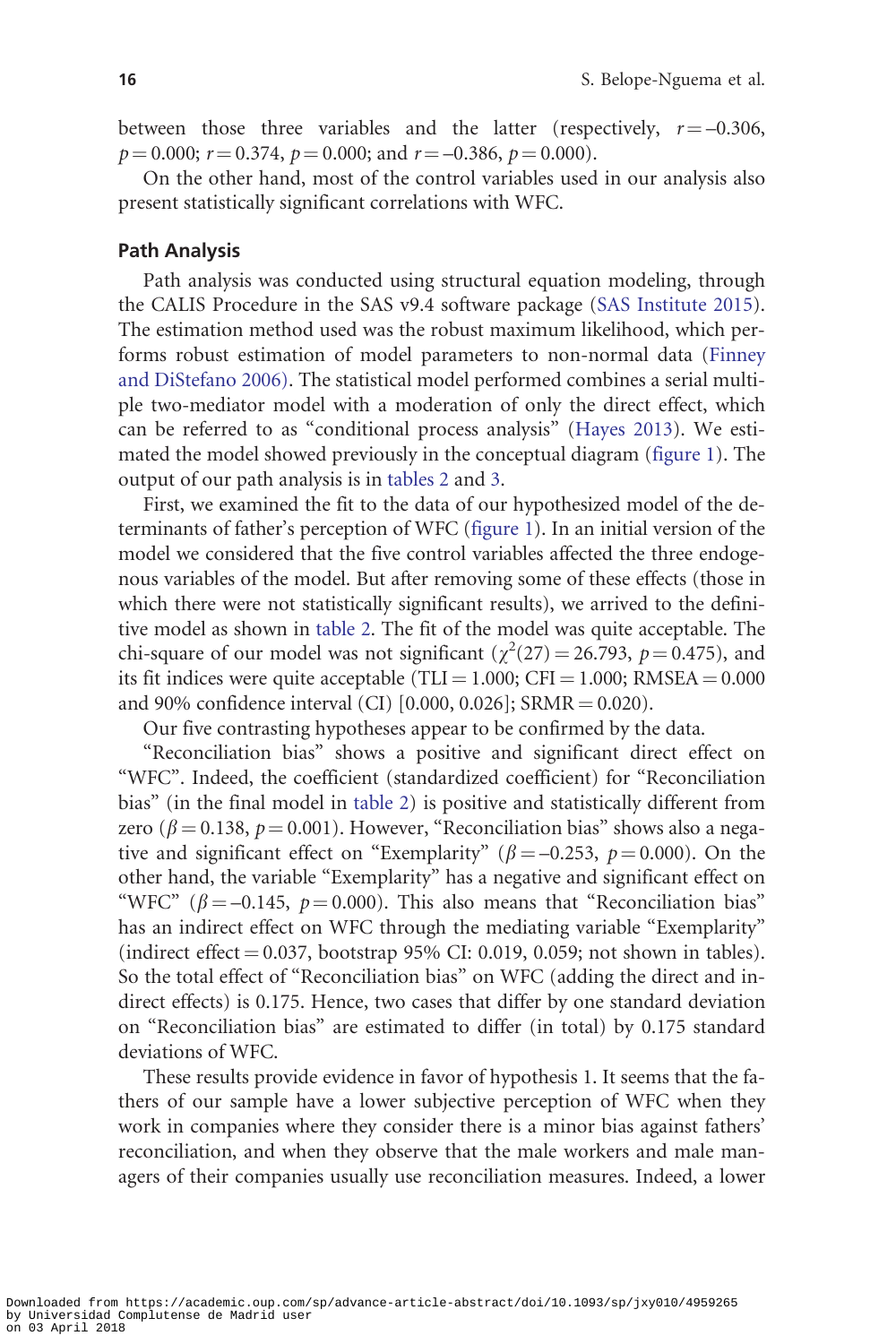| <b>ATTL</b>                                   |  |
|-----------------------------------------------|--|
| $\sim$ + $\sim$<br>ï                          |  |
|                                               |  |
| $-2.1144$                                     |  |
| T Art + A A<br>$\frac{1}{2}$<br>$\frac{1}{2}$ |  |
| $\overline{\phantom{a}}$<br>$\overline{a}$    |  |
| ׇ֧֚֚֕                                         |  |
| JIE 4.                                        |  |
| i<br>۲.<br>F<br>í                             |  |

<span id="page-16-0"></span>

| Outcome             |                                   | B        | SE <sub></sub> | $\beta$      |           | p           | LL 95% CI | UL 95% CI | $R^2$ |
|---------------------|-----------------------------------|----------|----------------|--------------|-----------|-------------|-----------|-----------|-------|
| Reconciliation bias |                                   |          |                |              |           |             |           |           | 0.491 |
|                     | Constant                          | 5.801    | 0.114          |              | 51.051    | < .0001     | 5.579     | 6.024     |       |
|                     | FSOP                              | $-0.925$ | 0.032          | $-0.691$ *** | $-28.701$ | < .0001     | $-0.988$  | $-0.862$  |       |
| Covariates          | Public sector                     | $-0.208$ | 0.060          | $-0.083**$   | $-3.467$  | 0.001       | $-0.325$  | $-0.090$  |       |
|                     | Earnings                          | 0.042    | 0.016          | $0.064**$    | 2.668     | 0.008       | $0.011\,$ | 0.073     |       |
| Exemplarity         |                                   |          |                |              |           |             |           |           | 0.202 |
|                     | Constant                          | 2.685    | 0.260          |              | 10.342    | $-0001$     | 2.177     | 3.194     |       |
|                     | Recnciliation bias                | $-0.231$ | 0.037          | $-0.253***$  | $-6.152$  | < .0001     | $-0.304$  | $-0.157$  |       |
|                     | FSOP                              | 0.228    | 0.050          | $0.187***$   | 4.535     | < .0001     | 0.129     | 0.326     |       |
| Covariates          | Size of the organization          | 0.126    | 0.019          | $0.193***$   | 6.496     | < .0001     | 0.088     | 0.164     |       |
| <b>WFC</b>          |                                   |          |                |              |           |             |           |           | 0.304 |
|                     | Constant                          | 3.456    | 0.435          |              | 7.952     | 0001        | 2.604     | 4.308     |       |
|                     | Exemplarity                       | $-0.164$ | 0.035          | $-0.145***$  | $-4.757$  | < .0001     | $-0.232$  | $-0.097$  |       |
|                     | Reconciliation bias               | 0.143    | 0.041          | $0.138***$   | 3.487     | $0.001$     | 0.062     | 0.223     |       |
|                     | FSOP                              | $-0.097$ | 0.094          | 0.070        | $-1.026$  | 0.305       | $-0.281$  | 0.088     |       |
|                     | Number of childen                 | 0.266    | 0.130          | $0.210*$     | 2.042     | 0.041       | $0.011\,$ | 0.521     |       |
|                     | $FSOP \times N$ umber of children | $-0.091$ | 0.039          | $-0.271*$    | $-2.316$  | 0.021       | $-0.168$  | $-0.014$  |       |
| Covariates          | Public sector                     | $-0.272$ | 0.074          | $-0.105$ *** | $-3.665$  | 0.000       | $-0.417$  | $-0.126$  |       |
|                     | Working week                      | 0.017    | 0.003          | $0.145***$   | 4.999     | $\leq 0001$ | 0.010     | 0.024     |       |
|                     | Earnings                          | 0.074    | 0.020          | $0.108***$   | 3.610     | 0.000       | 0.034     | 0.113     |       |
|                     | Daily hours caring                | $-0.086$ | 0.015          | $0.162***$   | $-5.610$  | $-0001$     | $-0.116$  | $-0.056$  |       |
|                     | Mother's satisfaction             | $-0.064$ | 0.017          | $-0.104***$  | $-3.724$  | 0.000       | $-0.098$  | $-0.030$  |       |
|                     | with family                       |          |                |              |           |             |           |           |       |

Notes. N=906. SEM, structural equation modeling; WFC, Work-family conflict; FSOP, Family-Supportive Organizational Perceptions scale. Unstandardized (B) and standardized (B) coefficients.  $R^2$  = square multiple correlation. Covariates in the model: "Public sector," "Working week," 906. SEM, structural equation modeling; WFC, Work–family conflict; FSOP, Family-Supportive Organizational Perceptions scale.  $R<sup>2</sup>$  = square multiple correlation. Covariates in the model: "Public sector," "Working week,"  $= 1.000,$  $= 26.793, p = 0.475, TLI$ "Earnings," "Size of the organization," "Daily hours caring," and "Mother's satisfaction with family". Model fit:  $\chi^2$  (27)  $= 0.020.$  $= 0.000, 90\%$  CI  $[0.000, 0.026]$ , SRMR B) and standardized  $(\beta)$  coefficients.  $p < 0.05$ ; \*\* $p < 0.01$ ; \*\*\* $p < 0.001$ .  $*p < 0.05; *p < 0.01; * * *p < 0.001.$  $=1.000$ , RMSEA Unstandardized ( Notes. N ⊂<br>EE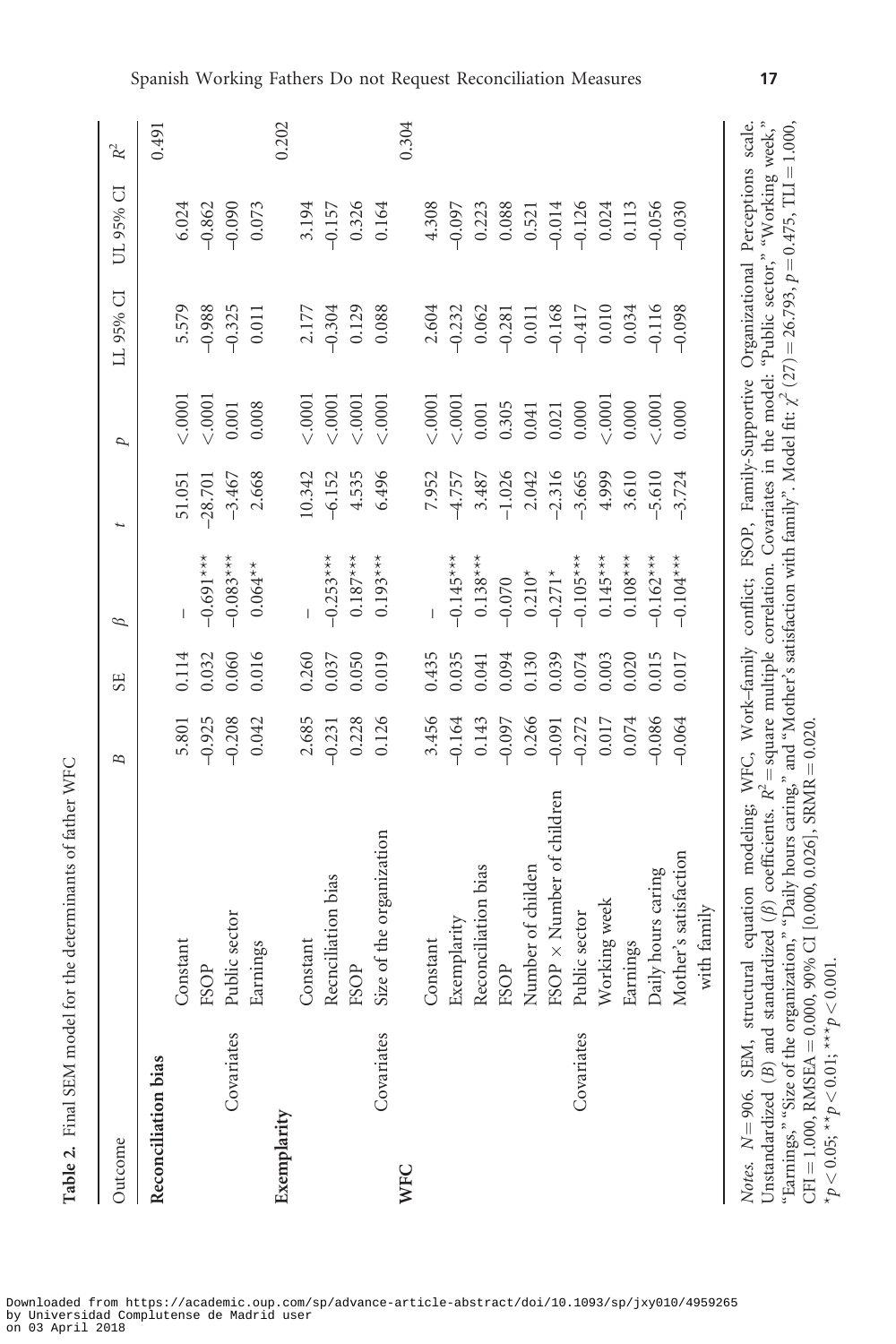<span id="page-17-0"></span>

| Conditional direct effects of FSOP on WFC                                                         |                                    |          |                                 |                       |                          |                                       |                                     |
|---------------------------------------------------------------------------------------------------|------------------------------------|----------|---------------------------------|-----------------------|--------------------------|---------------------------------------|-------------------------------------|
| Variable:<br><b>FSOP</b>                                                                          | Number of<br>Moderator<br>children | Effect   | Effect Std. $^{\left(1\right)}$ | $\mathrm{Bias}^{(1)}$ | Boot $\mathrm{SE}^{(1)}$ | $L1.95%$<br>CI <sup>(1)</sup><br>Boot | UL 95%<br>CI <sup>(1)</sup><br>Boot |
|                                                                                                   |                                    | $-0.188$ | $-0.136$                        | 0.001                 | 0.052                    | $-0.237$                              | $-0.035$                            |
|                                                                                                   |                                    | $-0.279$ | $-0.202$                        | $-0.002$              | 0.043                    | $-0.287$                              | $-0.120$                            |
|                                                                                                   |                                    | $-0.370$ | $-0.268$                        | $-0.004$              | 0.049                    | $-0.370$                              | $-0.178$                            |
|                                                                                                   |                                    | $-0.461$ | $-0.334$                        | $-0.007$              | 0.066                    | $-0.479$                              | $-0.219$                            |
|                                                                                                   |                                    | $-0.552$ | $-0.401$                        | $-0.010$              | 0.089                    | $-0.594$                              | $-0.253$                            |
|                                                                                                   |                                    | $-0.643$ | $-0.468$                        | $-0.012$              | 0.113                    | $-0.715$                              | $-0.282$                            |
|                                                                                                   |                                    | $-0.734$ | $-0.535$                        | $-0.015$              | 0.138                    | $-0.840$                              | $-0.306$                            |
| Indirect effects of FSOP on WFC                                                                   |                                    |          |                                 |                       |                          |                                       |                                     |
| $FSDP \rightarrow mediators \rightarrow WFC$                                                      |                                    |          |                                 |                       |                          |                                       |                                     |
| $FSOP \rightarrow Reconcliation bias \rightarrow WFC$<br>INDI                                     |                                    | $-0.132$ | $-0.095$                        | 0.000                 | 0.031                    | $-0.158$                              | $-0.036$                            |
| $FSOP \rightarrow Reconcliation bias \rightarrow Exemplarity \rightarrow WFC$<br>IND <sub>2</sub> |                                    | $-0.035$ | $-0.025$                        | 0.000                 | 0.007                    | $-0.041$                              | $-0.013$                            |
| $FSOP \rightarrow Exemplarity \rightarrow WFC$<br>IND <sub>3</sub>                                |                                    | $-0.037$ | $-0.027$                        | 0.000                 | 0.009                    | $-0.045$                              | $-0.012$                            |
| Notes. Bootstrap sample = 5000. (1) Standardized coefficients.                                    |                                    |          |                                 |                       |                          |                                       |                                     |

Table 3. Conditional direct and indirect effects of FSOP on WFC Table 3. Conditional direct and indirect effects of FSOP on WFC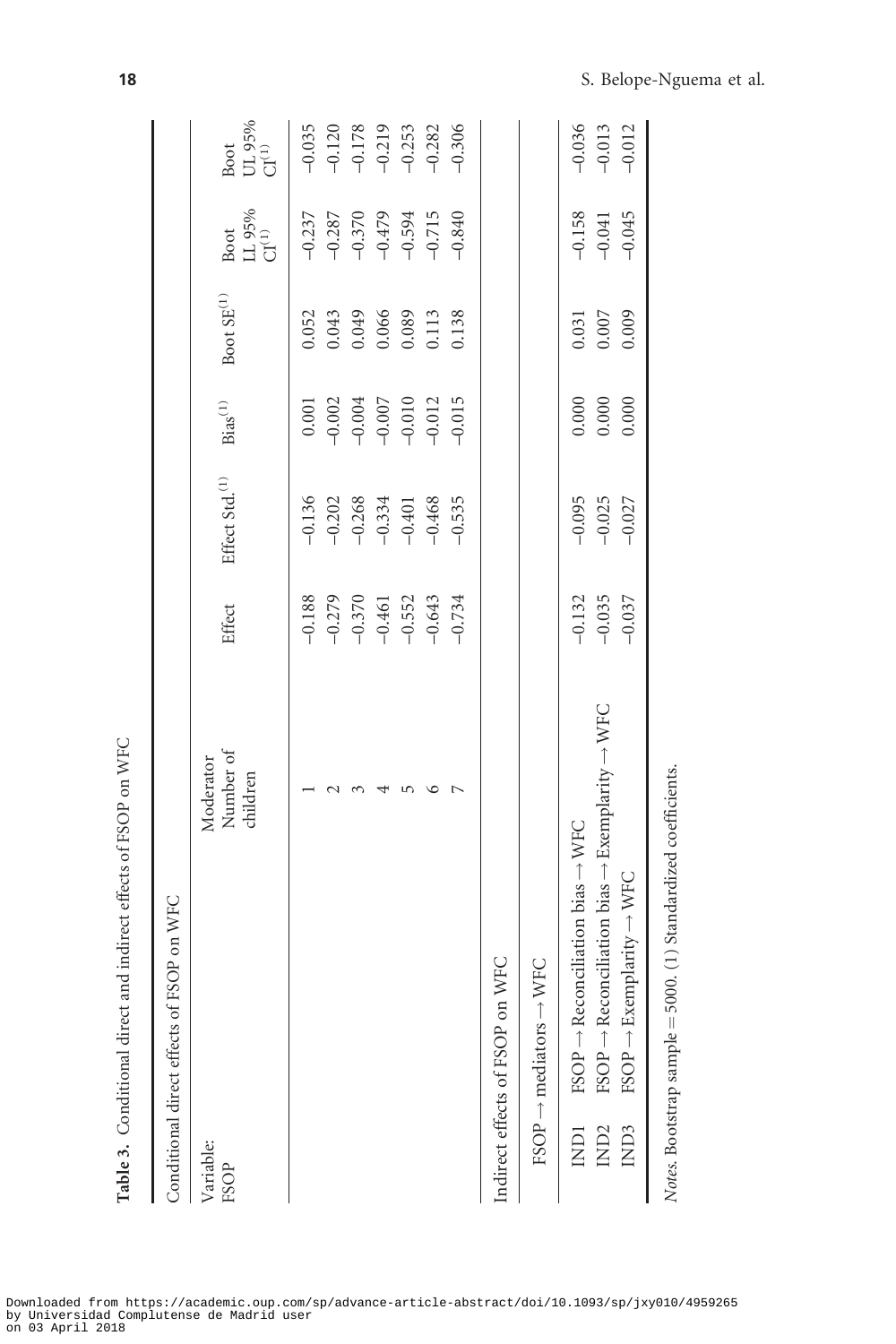value of the "Reconciliation bias" variable and a higher value of the "Exemplarity" variable constitute an indicator that the corporate culture of the company provides a "conversion factor" or "resource" to the fathers that expands their capability of choice in the area of work–life balance, and this should lead to a use of reconciliation measures by these fathers closer to what they would really like to do (in the absence of corporate barriers), which would reduce their levels of WFC.

Furthermore, the fact that a lesser "Reconciliation bias" also indirectly reduces the WFC through the mediating variable "Exemplarity" supports hypothesis 2 (fathers who work in firms where reconciliation bias is low have the perception that in their firms there is a greater exemplarity in the use of reconciliation measures by men and male managers).

A research question we were interested to clarify in this article (from the information collected from a sample of fathers employed in organizations) was to what extent family-supportive organizations tend to conceive the reconciliation as something associated mainly with the female staff or, on the contrary, if these types of companies have a more advanced culture and are organizations where the corporate barriers against the reconciliation of the men are smaller. Hypothesis 3 specified this second possibility (fathers working in FSOP firms have the perception that in their firms there is less bias against father's reconciliation and greater effective use of reconciliation measures by men and male managers) and that is what our results seem to indicate [\(table 2](#page-16-0)): the fact that the father works in a family-supportive organization has a negative effect on "Reconciliation bias" ( $\beta = -0.691$ ,  $p = 0.000$ ) and a positive effect on "Exemplarity" ( $\beta = 0.187$ ,  $p = 0.000$ ).

According to hypothesis 4, working in a family-supportive organization reduces the WFC of the fathers directly, but also reduces the WFC indirectly, through its effect on "Reconciliation bias" and on "Exemplarity." As discussed above, according to the terminology used by [Hayes \(2013\),](#page-26-0) this structure of relations is a case of "serial multiple mediator model with two mediators." In this kind of model there are three indirect effects: IND1 (FSOP  $\rightarrow$ Reconciliation bias  $\rightarrow$  WFC); IND2 (FSOP  $\rightarrow$  Reconciliation bias  $\rightarrow$ Exemplarity  $\rightarrow$  WFC); and IND3 (FSOP  $\rightarrow$  Exemplarity  $\rightarrow$  WFC). As can be seen in [table 2](#page-16-0), all these paths are statistically significant. In turn, [table 3](#page-17-0) shows the estimates of each of these three indirect effects:  $IND1 = -0.095$ , bootstrap 95% CI  $[-0.158, -0.036]$ ; IND2 = -0.025, bootstrap 95% CI  $[-0.041, -0.013]$ ; and IND3 =  $-0.027$ , bootstrap 95% CI  $[-0.045, -0.012]$ .

On the other hand, the direct effect of FSOP on WFC (not shown in the tables) is negative and statistically significant ( $\beta = -0.204$ ,  $p = 0.000$ ). Nevertheless in our model we considered that this direct effect of FSOP on WFC was moderated by the variable "Number of children" (we introduced in the third equation, in [table 2,](#page-16-0) the variable "Number of children" and an interaction variable, "FSOP  $\times$  Number of children"). So now the direct effect of FSOP on WFC is dependent, or conditional, on the number of children. Our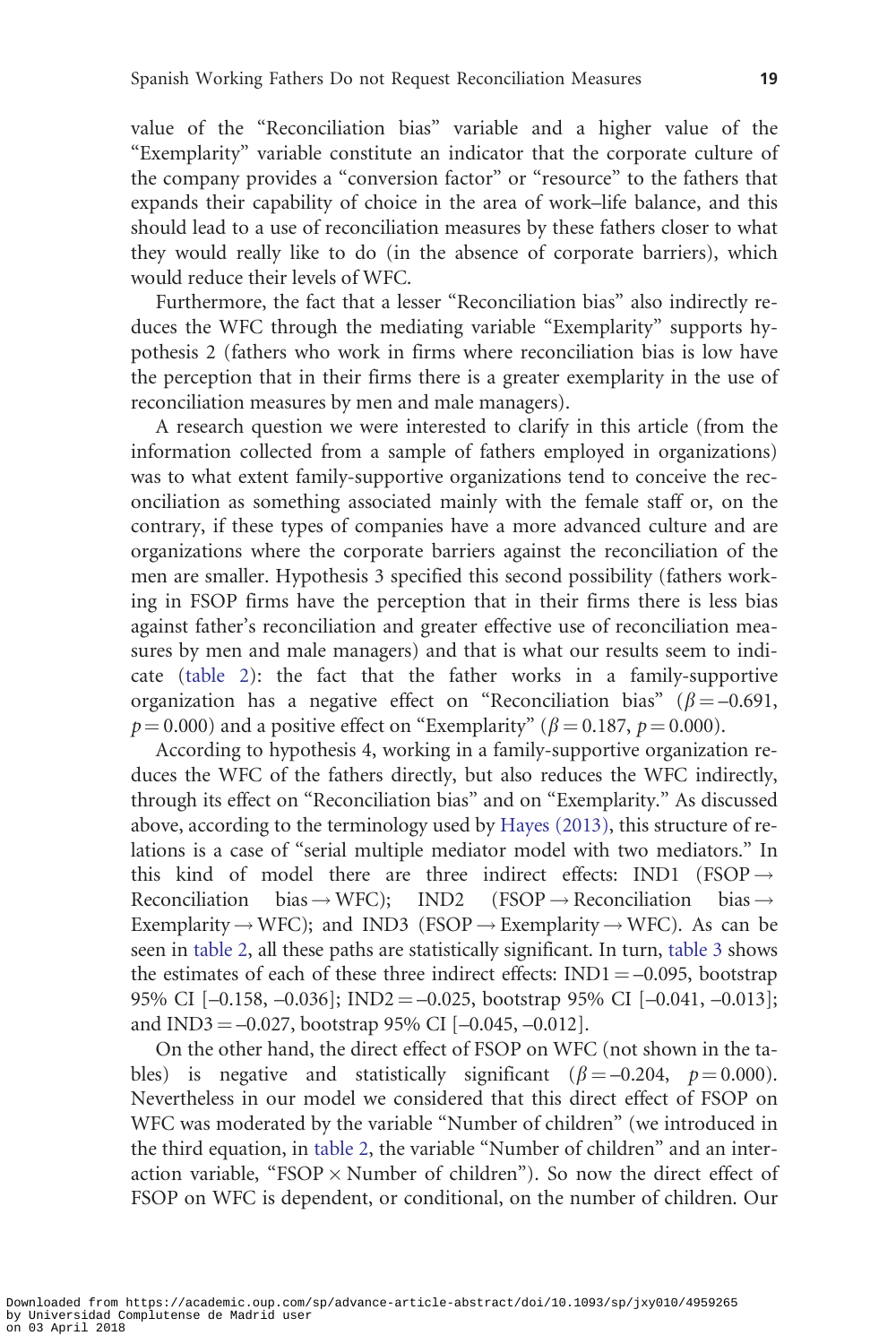results confirm this moderating effect (see [table 2](#page-16-0)): the interaction "FSOP  $\times$  Number of children" was statistically significant ( $\beta$  = -0.271,  $p = 0.021$ ). Now, for instance, when the number of children = 1, the direct effect of FSOP on WFC is –0.136, bootstrap 95% CI [–0.237, –0.035]; when the number of children  $= 2$ , this direct effect is  $-0.202$ , bootstrap 95% CI  $[-0.287,$  $-0.120$ ]; and when the number of children = 3 this direct effect is  $-0.268$ , bootstrap 95% CI [–0.370, –0.178]. So, according to hypothesis 5, the higher the number of children, the greater the direct effect of FSOP on WFC (see [figure 2](#page-20-0)).

And finally, it is possible to obtain the total effect (sum of indirect and direct effects) of FSOP on WFC conditional on the number of children. For example, if the number of children is three, the total effect of FSOP on WFC is –0.416 (so two cases that differ by one standard deviation of FSOP are estimated to differ by –0.416 standard deviation of WFC).

Summarizing, according to our results, working in a family-supportive organization seems to be associated, direct and indirectly, with a reduction in the father's perception of WFC.

Regarding the six control variables used in our model, all of them are statistically significant (with respect to any of the three endogenous variables) and have the expected sign. Working in the public sector (usually a familyfriendly working place) is associated with less WFC ( $\beta = -0.105$ ,  $p = 0.000$ ). But also it is associated with less "Reconciliation bias" ( $\beta = -0.083$ ,  $p = 0.001$ ). For example, Meil, Romero-Balsas, and Rogero-García (2017a) state that in work environments where legal protection is higher, such as in the Spanish public sector as compared to the private sector, there is more acceptance for fathers using reconciliation measures (in their study they analyzed fathers using parental leaves alone). Having a long working week increases the father's perception of WFC ( $\beta = 0.145$ ,  $p = 0.000$ ) (similar results were found in [Grandey, Cordeiro, and Michael 2007](#page-26-0) and [Thompson and Prottas 2005\)](#page-27-0). Higher earnings are associated with more WFC ( $\beta$  = 0.108, p = 0.000) (usually better paid jobs are associated with more work demands). Working in a large organization is associated with more "Exemplarity" ( $\beta = 0.193$ ,  $p = 0.000$ ) (usually large companies have more developed reconciliation policies and, according to this result, the fathers who work in this type of company would have the perception that in their organizations men use the reconciliation measures more). Having more daily hours for care reduces the father's WFC ( $\beta$  = -0.162,  $p$  = 0.000). And finally, "Mother's satisfaction with the family" tends to reduce the father's WFC ( $\beta = -0.104$ ,  $p = 0.000$ ). This is an interesting result. It reminds us that father's individual decisions regarding the allocation of time at work and household are in fact the result of intra-family negotiations. Everything else constant, how the mother perceives her satisfaction with the family or with her work–family balance may influence the father's perception of his own work–family balance.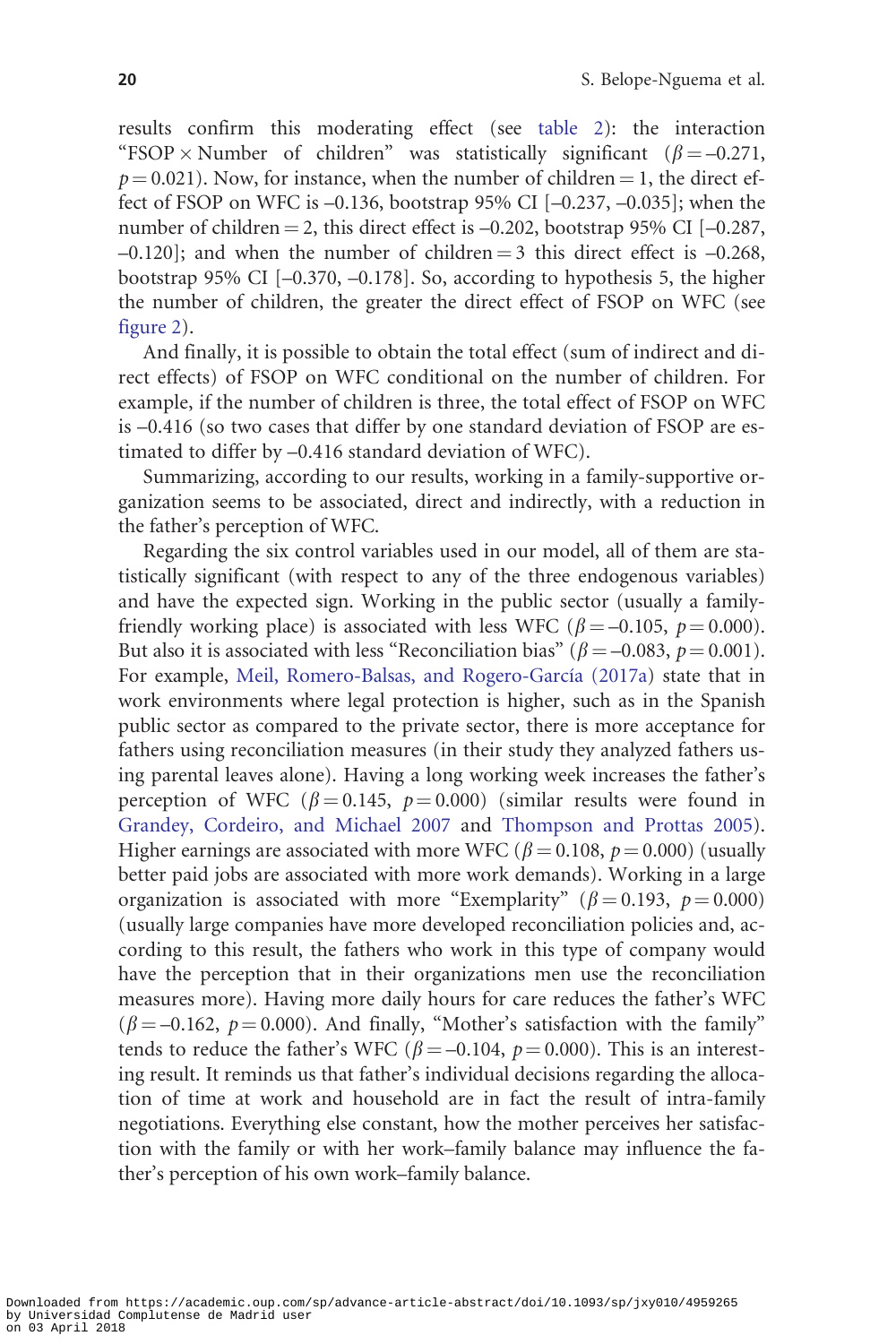<span id="page-20-0"></span>

Figure 2 The moderating impact of number of children (one, three, and five children) on the direct effect of FSOP on WFC.

## **Discussion**

In this article we have dealt with a problem related to the organizational culture of companies (from the information collected from a sample of fathers employed in them). On the one hand, companies are still affected (at least in Spain) by significant inertia concerning the ideal worker. The work is designed for people who, when they have family responsibilities, delegate care to someone else (traditionally a stay-at-home wife). On the other hand, the profile of workers has undergone a step change. Almost half of them (female employees), when they become mothers, need to balance work with family life; and the other half (male employees), when they become fathers, need something very similar to what women require (for instance, 83.2 percent of the fathers of our sample were strongly or somewhat in agreement with the statement that "a man can be as capable as a woman at caring for his baby and connecting emotionally with him"). But for mothers, reaching a work– family balance and making use of the reconciliation measures is still viewed as "something compulsory," whereas for fathers these facts are still seen as optional. And given the organizational pressure of the ideal worker, finally it is women who in large part use these measures and, consequently, they are those on whom the motherhood penalty falls ([Correll, Benard, and Paik 2007\)](#page-25-0),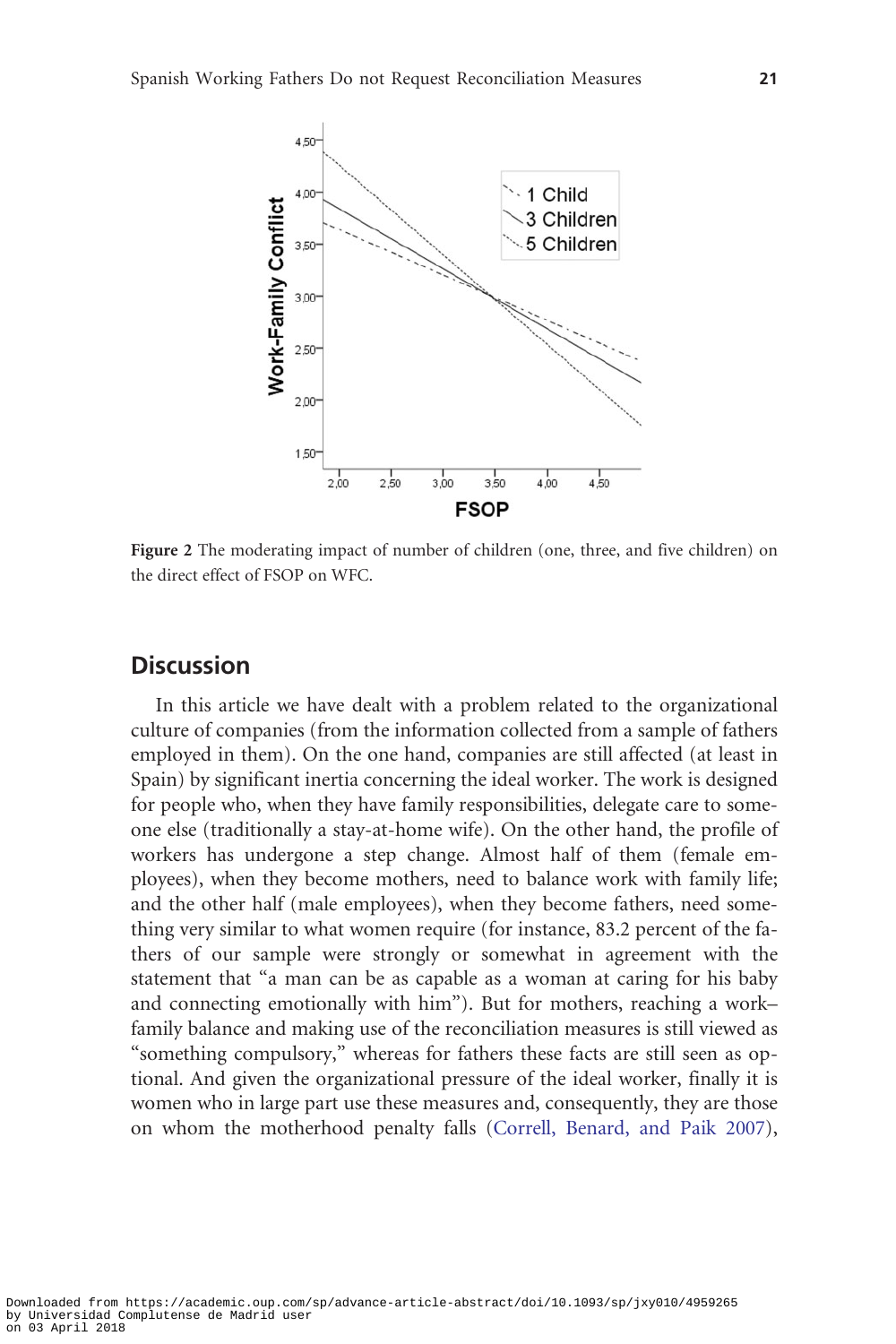while concerning the fathers there is a growing sense of WFC, precisely because they do not use such reconciliation measures. This gender inequality in the request and use of reconciliation measures is incorporated as an unwritten norm of the organizational culture of the company. And this area of inequality constitutes a barrier that limits the capability (agency) of many fathers to request those measures that they theoretically have at their disposal.

In this context it is very important to take into account the variability that may exist between companies with regard to the culture of support for reconciliation. What this article shows, for the case of Spain, is that in companies that have an organizational culture of support for reconciliation for their workers, the pressure exerted by the ideal worker on those who would want to reconcile work and family life and, in particular, on fathers, may have relaxed somewhat. As has been shown above, FSOP companies are workplaces where there tends to be less bias against the use of reconciliation measures by men and they are companies where there exists a greater exemplarity in the use of reconciliation measures by males. They are, therefore, companies which, directly or indirectly, tend to produce a smaller agency gap among fathers (with the consequent reduction of their levels of WFC).

In particular, in this article (based on the "capability approach" posed by [Adler and Lenz 2017](#page-24-0), [Drobni](#page-25-0)č and Guillén-Rodríguez 2011, [Hobson 2011,](#page-26-0) and Hobson and Fahlén 2009) we highlight and present empirical evidence about the fact that not having a bias against men in reconciliation policies, and also having exemplarity in behavior, are organizational factors or "conversion factors" (in Amartya Sen's terminology) that expand the capability of working fathers in the field of work–family balance.

What can be done to reduce the agency gap? According to [Correll \(2013\),](#page-25-0) if there are no family-friendly laws and if there is no corporate culture of support for the reconciliation of mothers and fathers, the family-friendly policies offered by companies may have the effect of intensifying the negative consequences of the ideal worker norms. As she says, "rather than changing norms, individual accommodation policies instead potentially fuel both ideal worker norms and gender norms by clearly signaling who is not an ideal worker" (in our case, a father using the reconciliation measures).

Governments can reinforce or challenge the traditional gender order ([Adler and Lenz 2017\)](#page-24-0). In the specific case of caretaker fathers, or "working fathers" ([Ranson 2012\)](#page-27-0), in order to challenge the gender order a very important measure of public policy may be the equalization of parental leaves (equal and non-transferable parental leave for the father and the mother). In the case of Spain this policy change would imply that, in the end, both mother and father would enjoy sixteen weeks of non-transferable and well-paid leave (Castro-García and Pazos 2016; Fernández-Cornejo et al. 2016a). According to [Haas and Hwang \(2007\),](#page-26-0) this policy seems likely to contribute to men's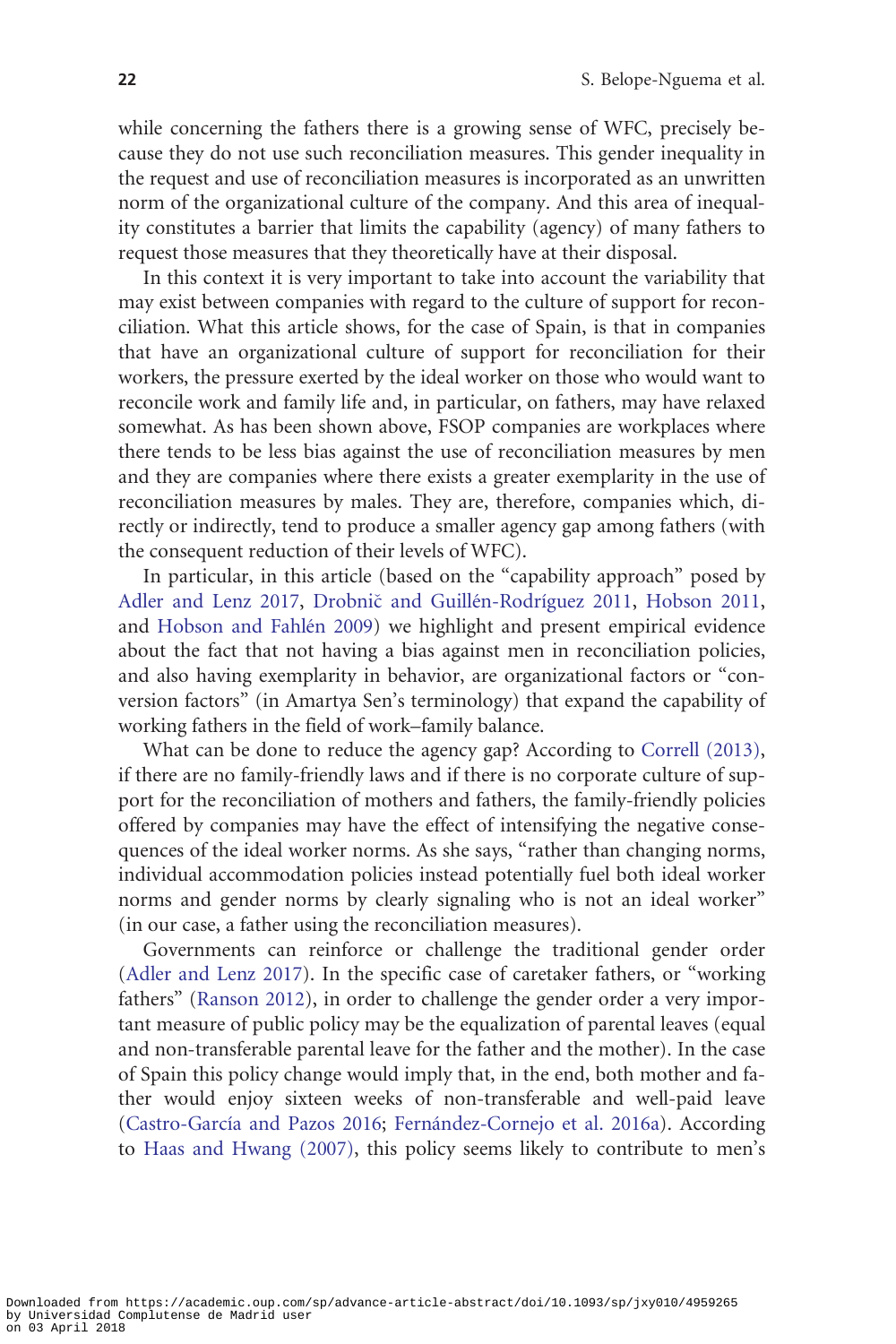sense of entitlement to support for combining work and family responsibilities, and to their entitlement to use parental leave and other FFMs.

On the other hand, the advances that have taken place in the attitudes and values of the Spaniards have been accompanied by insufficient progress in the institutional framework of support for the egalitarian dual-earner family (Moreno, Ortega, and Gamero-Burón 2017). In this area there is much room for improvement.

And as far as companies are concerned, the offer of reconciliation measures must not be simply an offer of individual accommodation measures, rather it must be accompanied by a culture change; the workplace must cease to be structured by ideas about organizational masculinity and traditional breadwinner norms ([Adler and Lenz 2017;](#page-24-0) [Holter 2007\)](#page-26-0); or, in other words, it must cease to be an environment where the "flexibility stigma" problem often arises ([Williams, Blair-Loy, and Berdahl 2013](#page-27-0)). It is necessary to redefine what it means to be a good and productive worker, for example, by recognizing and internalizing the principles that all workers have needs outside of work and that the need to reconcile has no sex. To make progress in this area it is necessary to raise awareness among companies and to transmit to them that this change in their organizational culture is a strategic aspect, or "business case," for a good performance and development of the company. As the results of this article suggest, an organizational advance of this type would shrink the agency gap and reduce the WFC experienced by many fathers. And this would increase the job satisfaction of working fathers [\(Grandey, Cordeiro, and](#page-26-0) [Michael 2007](#page-26-0)), with all the positive aspects for the company that this entails.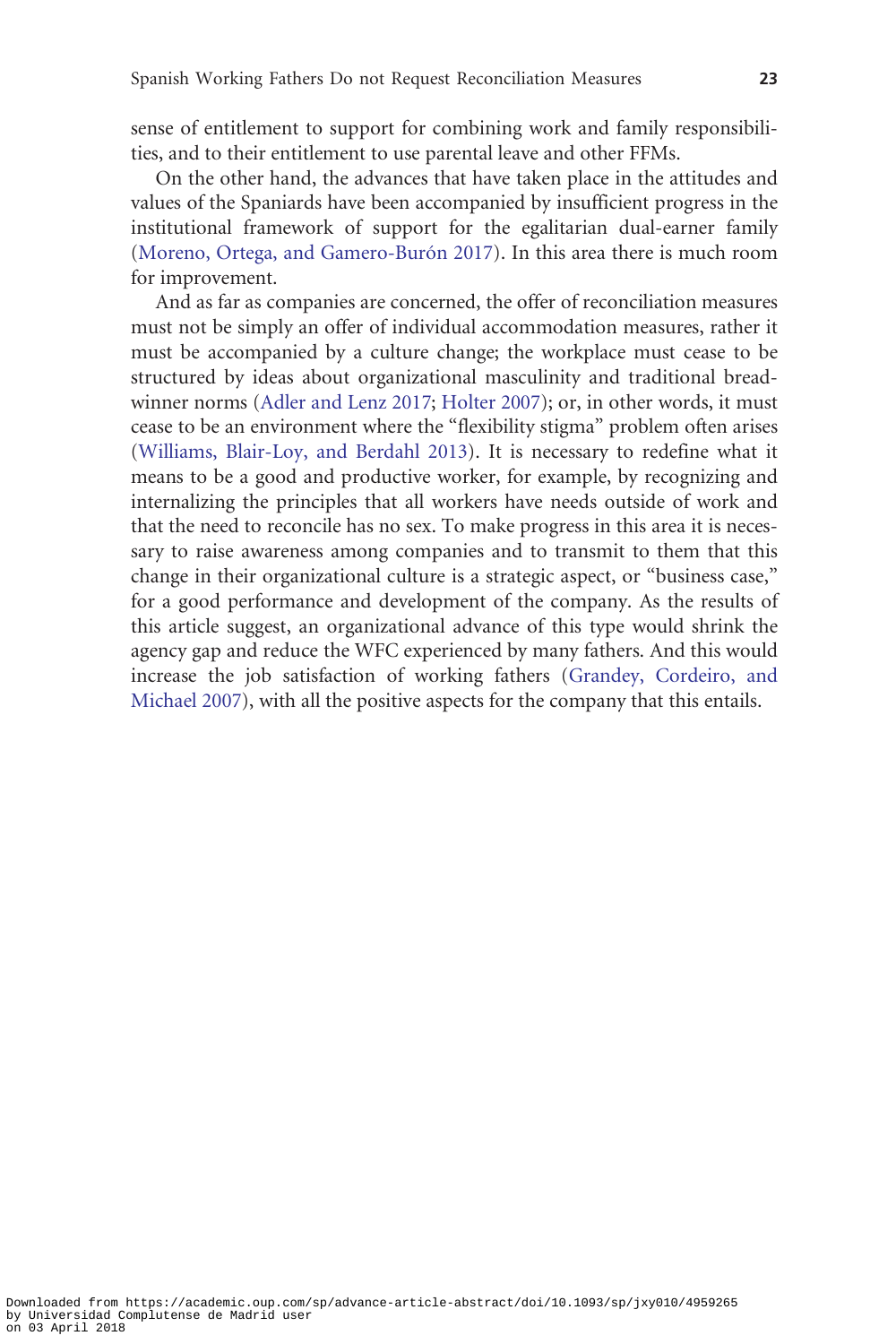## Appendix

Family-Supportive Organizational Perceptions (FSOP) scale ([Allen 2001](#page-24-0))

- 1. Work should be the primary priority in a person's life (R)
- 2. Long hours inside the office are the way to achieve advancement (R)
- 3. It is best to keep family matters separate from work (R)
- 4. It is considered taboo to talk about life outside of work (R)
- 5. Expressing involvement and interest in nonwork matters is viewed as healthy
- 6. Employees who are highly committed to their personal lives cannot be highly committed to their work (R)
- 7. Attending to personal needs, such as taking time off for sick children, is frowned upon (R)
- 8. Employees should keep their personal problems at home (R)
- 9. The way to advance in this company is to keep nonwork matters out of the workplace (R)
- 10. Individuals who take time off to attend to personal matters are not committed to their work (R)
- 11. It is assumed that the most productive employees are those who put their work before their family life (R)
- 12. Employees are given ample opportunity to perform both their job and their personal responsibilities well
- 13. Offering employees flexibility in completing their work is viewed as a strategic way of doing business
- 14. The ideal employee is the one who is available 24 hours a day (R)

*Notes.* " $(R)$ " indicates the item is reverse coded so that higher scores indicate more positive perceptions of the organization's support for work/nonwork balance. The items were preceded by the following instructions: "To what extent do you agree that each of the following statements represent the philosophy or beliefs of your organization (remember, these are not your own personal beliefs, but pertain to what you believe is the philosophy of your organization)."

## **Notes**

Sabina Belope-Nguema is a PhD student and researcher in the Faculty of Statistical Studies, at the Complutense University of Madrid. She is also a member of the Complutense Research Group "Economic Analysis of Diversity and Equality Policies" (http://www.ucm.es/aedipi).

José Andrés Fernández-Cornejo is Associate Profesor [Profesor Titular] of Applied Economics in the Faculty of Economics and Business Administration, at the Complutense University of Madrid. He is also co-director of the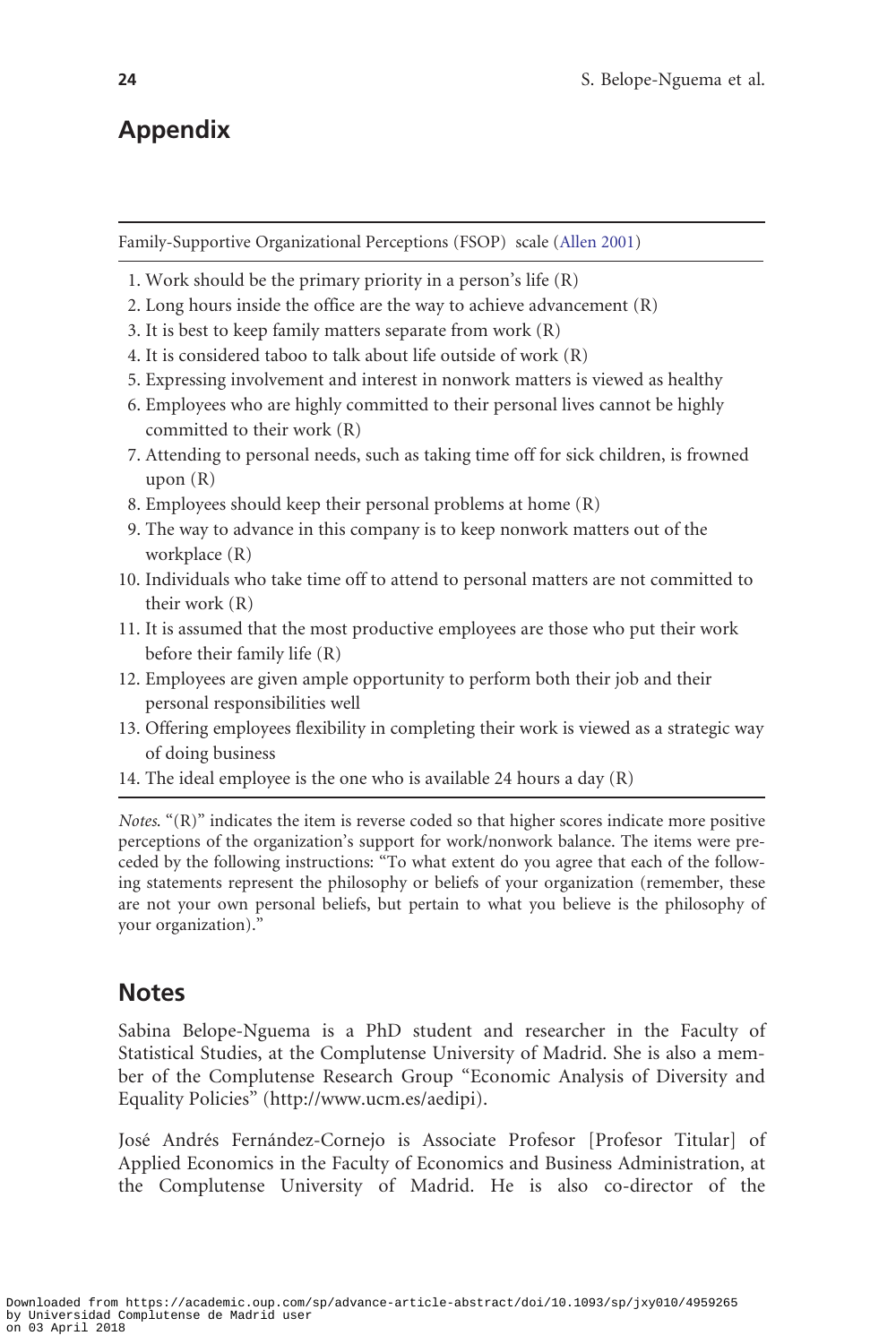<span id="page-24-0"></span>Complutense Research Group "Economic Analysis of Diversity and Equality Policies" (http://www.ucm.es/aedipi).

Lorenzo Escot is Associate Professor [Profesor Titular] of Applied Economics in the Faculty of Statistical Studies, at the Complutense University of Madrid. He is also co-director of the Complutense Research Group "Economic Analysis of Diversity and Equality Policies" (http://www.ucm.es/aedipi).

Eva Del Pozo-García is Associate Professor [Profesor Titular] of Financial Economics in the Faculty of Economics and Business Administration, at the Complutense University of Madrid. She is also a member of the Complutense Research Group "Economic Analysis of Diversity and Equality Policies" (http://www.ucm.es/aedipi).

## Acknowledgements

Special thanks go to Ana Bernabeu, Myriam Martínez, Nacho Cáceres, Cristina Castellanos, and Barry Readman.

## Funding

This research was funded by the Spanish National Plan for Scientific and Technical Research and Innovation, Ref: FEM2014-56723-P.

## References

- Abril, Paco, and Alfons Romero 2008. Public and private companies with gender and conciliation policies for men. In Genres, temps sociaux et parentés, ed. P. Gaborit, 217–39. Paris: Harmattan.
- Abril, Paco, Teresa Jurado-Guerrero, and Jordi M. Monferrer. 2015. Paternidades en construcción. In Padres y madres corresponsables. Una utopía real, eds. M. J. González and T. Jurado-Guerrero, 100–43. Madrid: Catarata.
- Adler, Marina A., and Karl Lenz. 2017. Introduction. In Father involvement in the early years. An international comparison of policy and practice, eds. M.A. Adler and K. Lenz, 1–27. Bristol: Policy Press.
- Allen, Tammy D. 2001. Family-supportive work environments: The role of organizational perceptions. Journal of Vocational Behavior 58: 414–35.
- Allen, Tammy D., and Jeffrey Greenhaus. 2011. Work-family balance: A review and extension of the literature. Handbook of occupational health psychology. 2nd ed., eds. J. C. Quick and L. E. Tetrick, 165–83. Washington DC: America Psychological Association.
- Ashforth, Blake. E., Glen E. Kreiner, and Mel Fugate. 2000. All in a day's work: Boundaries and micro role transitions. Academy of Management Review 25(3): 472–91.
- Aumann, Kerstin, Ellen Galinsky, and Kenneth Matos. 2011. The new male mystique. New York: Families and Work Institute.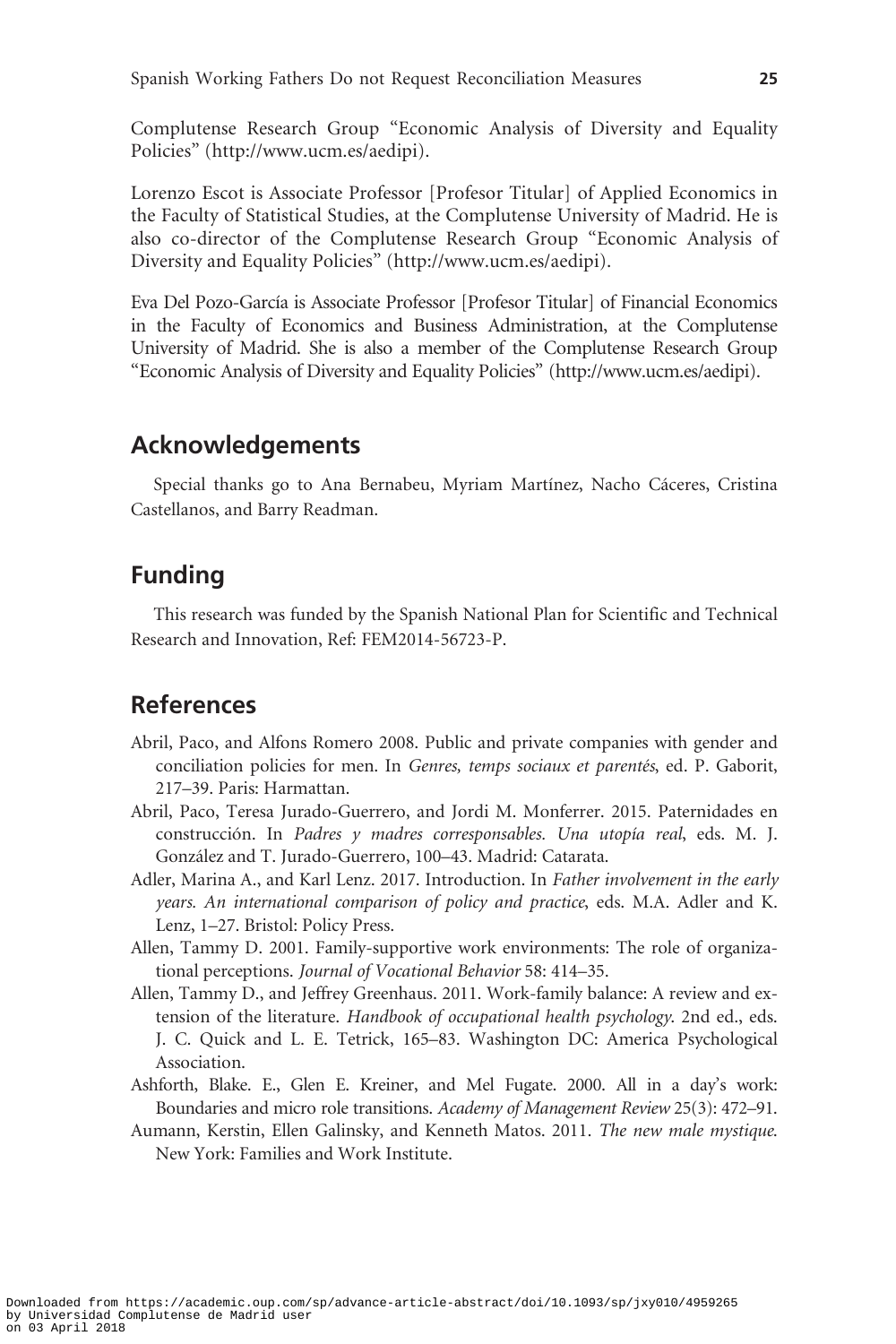- <span id="page-25-0"></span>Bonney, Jennifer F., Michelle L. Kelley, and Romald F. Levant. 1999. A model of fathers' behavioral involvement in child care in dual-earner families. Journal of Family Psychology 13(3): 401–15.
- Burnett, Simon B., Caroline J. Gatrell, Cary. L. Cooper, and Paul Sparrow. 2013. Fathers at work: A ghost in the organizational machine. Gender, Work  $\&$ Organization 20(6): 632–46.
- Bustelo, María, and Elin Peterson. 2005. Conciliación y (des)igualdad. Una mirada debajo de la alfombra de las políticas de igualdad entre mujeres y hombres. SOMOS Revista de Desarrollo y Educación Popular 7: 32–37.
- Castro-García, Carmen, and María Pazos. 2016. Parental leave policy and gender equality in Europe. Feminist Economics 22(3): 51–73.
- Clark, Sue Campbell. 2000. Work/family border theory: A new theory of work/family balance. Human Relations 53(6): 747–70.
- Conde-Ruíz, José Ignacio, and Ignacio Marra. 2016. Gender gaps in the Spanish labor market, Estudios sobre la Economía Española - 2016/32. Madrid: Fundación de Estudios de Economía Aplicada (FEDEA).
- Correll, Shelley, Stephen Benard, and In Paik. 2007. Getting a job: Is there a motherhood penalty? American Journal of Sociology 112(5): 1297–1339.
- Correll, Shelley. 2013. Minimizing the motherhood penalty: What works, what doesn't and why? Boston, MA: Research Symposium Gender & Work, Harvard Business School.
- Devreux, Anne Marie. 2007. New fatherhood in practice: Domestic and parental work performed by men in France and in the Netherlands. Journal of Comparative Family Studies 38: 87–103.
- Dotti, Giulia Maria. 2017. The economic crisis and changes in work-family arrangements in six European countries. Journal of European Social Policy first published May 12, 2017.
- Drobnič, Sonja, and Ana M. Guillén-Rodríguez. 2011. Tensions between work and home: Job quality and working conditions in the institutional contexts of Germany and Spain. Social Politics 18(2): 232–68.
- Escot, Lorenzo, José Andrés Fernández-Cornejo, Carmen Lafuente, and C. Carlos Poza. 2012. Willingness of Spanish men to take maternity leave. Do firms' strategies for conciliation impinge on this? Sex Roles, 67(1–2): 29–42.
- Eurofound. 2016. Sixth European working conditions survey 2015. Dublin: European Foundation for the Improvement of Living and Working Conditions.
- Fernández-Cornejo, José Andrés, Lorenzo Escot, Eva del-Pozo, and Cristina Castellanos-Serrano. 2016a. Do fathers who took childbirth leave become more involved in their children's care? The case of Spain. Journal of Comparative Family Studies 47(2): 169–91.
- Fernández-Cornejo, José Andrés, Lorenzo Escot, Jane Kabubo-Mariara, Bethuel Kinyanjui Kinuthia, Guðný Björk Eydal, and Tomas Bjarnason. 2016b. Gender differences in young adults' inclination to sacrifice career opportunities in the future for family reasons: Comparative study with university students from Nairobi, Madrid, and Reykjavik. Journal of Youth Studies 19(4): 457–82.
- Finney, Sara J., and Christine DiStefano. 2006. Non-normal and categorical data in structural equation modeling. In Structural equation modeling: A second course, eds. G. R. Hancock and R. O. Mueller, 269–14. Greenwich, CT: Information Age Publishing.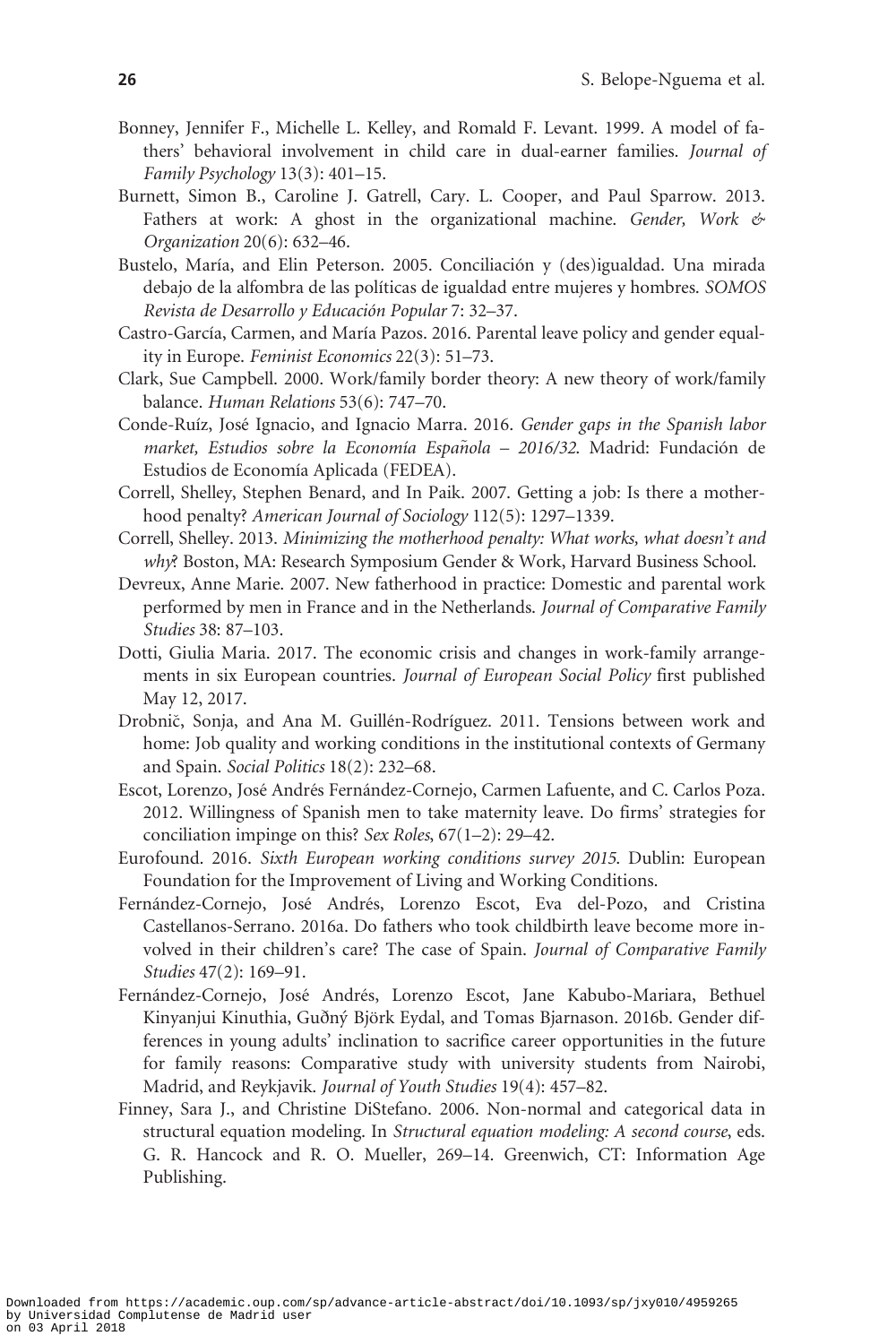- <span id="page-26-0"></span>Fursman, Lindi, and Paul Callister. 2009. Men's participation in unpaid care. A review of the literature. Wellington: Department of Labour, New Zealand Government.
- Gatrell, Caroline J., Simon B. Burnett, Cary. L. Cooper, and Paul Sparrow. 2015. The price of love: The prioritisation of child care and income earning among UK fathers. Families, Relationships and Societies 4(2): 225–38.
- Goldberg, Julia S. 2015. Identity and involvement among resident and nonresident fathers. Journal of Family Issues 36(7): 852–79.
- Goñi-Legaz, Salomé and Andrea Ollo-López. 2016. The impact of family-friendly practices on work-family balance in Spain. Applied Research in Quality of Life 11(3): 983–1007.
- Grandey, Alicia A., Bryanne L. Cordeiro, and Judd H. Michael. 2007. Work-family supportiveness organizational perceptions: Important for the well-being of male blue-collar hourly workers? Journal of Vocational Behavior 71: 460–78.
- Greenhaus, Jeffrey H., and Nicholas J. Beutell. 1985. Sources of conflict between work and family roles. The Academy of Management Review 10(1): 76–88.
- Greenhaus, Jeffrey H., and Gary N. Powell. 2006. When work and family are allies: A theory of work-family enrichment. Academy of Management Review 31: 72–92.
- Haas, Linda, and Philip Hwang. 2007. Gender and organizational culture: Correlates of companies' responsiveness to fathers in Sweden. Gender and Society 21(1): 52–79.
- Habib, Cherine. 2012. The transition to fatherhood: A literature review exploring paternal involvement with identity theory. Journal of Family Studies 18(2-3): 103-20.
- Hayes, Andrew F. 2013. Introduction to mediation, moderation, and conditional process analysis. A regression-based approach. New York: The Guilford Press.
- Hobson, Barbara. 2011. The agency gap in work-life balance: Applying Sen's capabilities framework within European contexts. Social Politics 18(2): 147–67.
- Hobson, Barbara, and Susanne Fahlén. 2009. Competing scenarios for European fathers: Applying Sen's capabilities and agency framework to work-family balance. Annals of the American Academy of Political and Social Science 624: 214–33.
- Holter, Øystein Gullvåg. 2007. Men's work and family reconciliation in Europe. Men and Masculinities 9(4): 425–56.
- Kaufman, Gayle. 2013. Superdads. How fathers balance work and family in the 21st Century. New York: University Press.
- Kimmel, Michael. 2017. The gendered society. 6th ed. New York: Oxford University Press.
- Lamb, Michael E., Joseph H. Pleck, Eric L. Charnov, and James A. Levine. 1985. Paternal behavior in humans. American Zoologist 25: 883–94.
	- 1987. A biosocial perspective on paternal behavior and involvement. In Parenting across the lifespan: Biosocial perspectives, eds. J. B. Lancaster, J. Altaman, A. Rossi, and R. L. Sherrod, 11–42. New York: Aldine.
- Lapuerta, Irene. 2013. Do regional policies influence the use of parental leave? Revista Española de Investigaciones Sociológicas 141: 29–60.
- Levine, James A., and Todd L. Pittinsky. 1997. Working fathers: New strategies for balancing work and family. New York: Addison-Wesley.
- Meil, Gerardo. 2013. European men's use of parental leave and their involvement in child care and housework. Journal of Comparative Family Studies 44(5): 557–70.
- Meil, Gerardo, Pedro Romero-Balsas, and Jesús Rogero-García. 2017a. Fathers on leave alone in Spain: 'Hey, I want to be able to do it like that, too'. In Comparative perspectives on work-life balance and gender equality. Fathers on leave, eds. M. O'Brien and K. Wall, 107–25. Berlin: Springer.